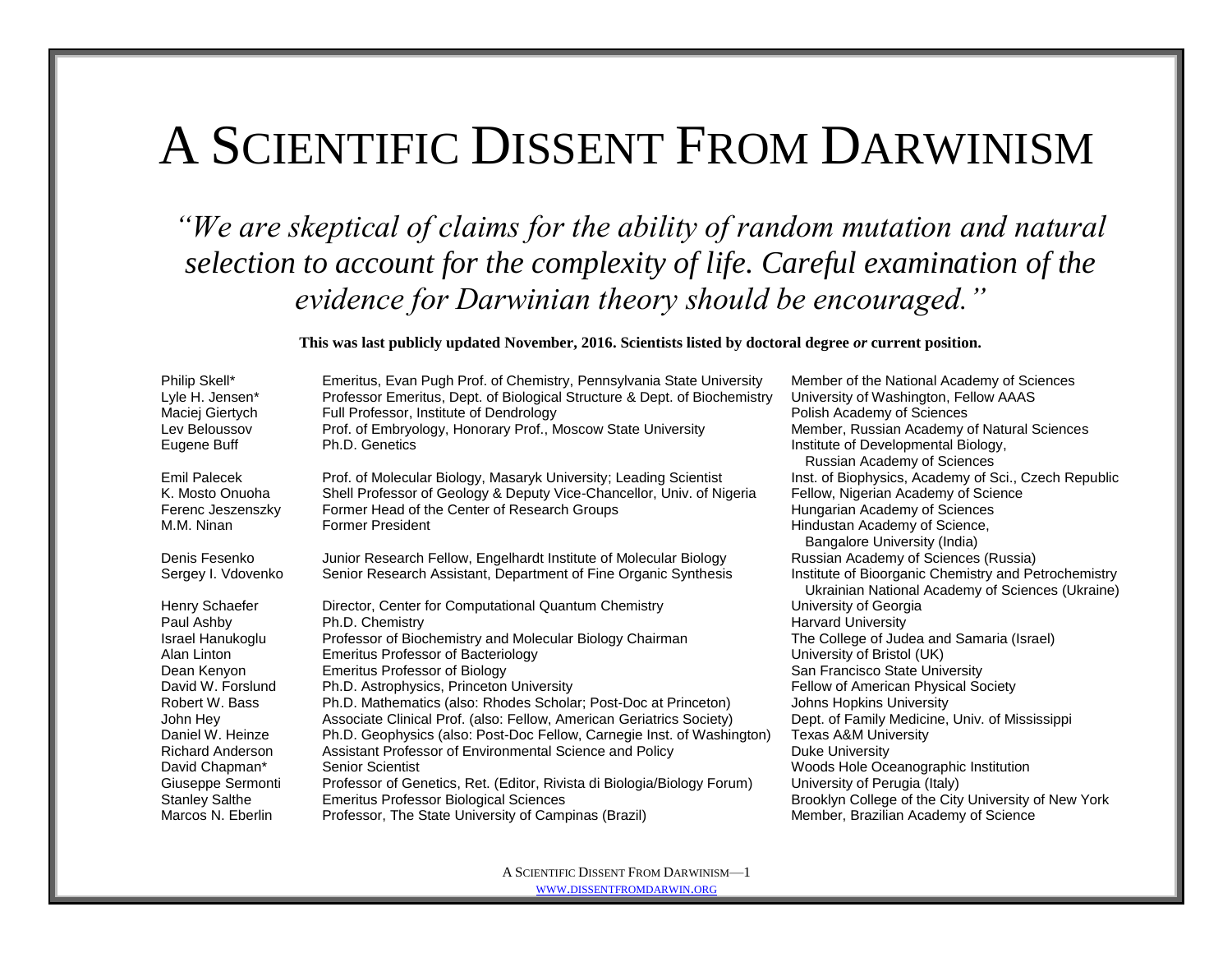| Royal Society of Chemistry<br>Fellow<br>Fellow<br>Royal Society of Edinburgh                                                         |  |
|--------------------------------------------------------------------------------------------------------------------------------------|--|
| Mae-Wan Ho<br>Ph.D. Biochemistry<br>The University of Hong Kong                                                                      |  |
| Donald Ewert<br>Ph.D. Microbiology<br>University of Georgia                                                                          |  |
| Professor of Biochemistry & Molecular Biology<br><b>Russell Carlson</b><br>University of Georgia                                     |  |
| Professor, Dept of Microbiology, Molecular Biology & Biochemistry<br>University of Idaho<br>Scott Minnich                            |  |
| Assoc. Res. Psychiatrist, Dept. of Psychiatry & Biobehavioral Sciences<br>University of California, Los Angeles<br>Jeffrey Schwartz  |  |
| Alexander F. Pugach<br>Ph.D. Astrophysics<br>Ukrainian Academy of Sciences (Ukraine)                                                 |  |
| Ralph Seelke<br>Professor of Molecular and Cellular Biology<br>University of Wisconsin, Superior                                     |  |
| Annika Parantainen<br>Ph.D. Biology<br>University of Turku (Finland)                                                                 |  |
| <b>Fred Schroeder</b><br>Ph.D. Marine Geology<br><b>Columbia University</b>                                                          |  |
| Associate Professor of Physics & Astronomy<br>University of Pittsburgh<br>David Snoke                                                |  |
| Prof. of Mathematical Physics<br><b>Tulane University</b><br><b>Frank Tipler</b>                                                     |  |
| Emeritus Associate Professor of Biology<br>John A. Davison<br>University of Vermont                                                  |  |
| Chao Professor of Chemistry<br>James Tour<br><b>Rice University</b>                                                                  |  |
| Research Associate Professor of Physics & Astronomy<br>Pablo Yepes<br><b>Rice University</b>                                         |  |
| Assoc. Prof., Dept. of Cell Biology, Neurobiology & Anatomy<br>Medical College of Wisconsin<br>David Bolender                        |  |
| Professor of Medicine<br>Leo Zacharski<br>Dartmouth Medical School                                                                   |  |
| Joel D. Hetzer<br>Ph.D. Statistics<br><b>Baylor University</b>                                                                       |  |
| Professor of Biological Science<br>Michael Behe<br>Lehigh University                                                                 |  |
| University of Pennsylvania, Vet SchoolF<br>Professor of Biochemistry<br>Michael Atchison                                             |  |
| The Medical College of Wisconsin<br>Thomas G. Guilliams<br>Ph.D. Molecular Biology                                                   |  |
| Arthur B. Robinson<br>Professor of Chemistry<br>Oregon Institute of Science & Medicine                                               |  |
| Calvin College<br>Joel Adams<br>Professor of Computer Science                                                                        |  |
| Abraham S. Feigenbaum Ph.D. Nutritional Biochemistry<br><b>Rutgers University</b>                                                    |  |
| Yasuo Yoshida<br>Ph.D. Physics<br>Kyushu University (Japan)                                                                          |  |
| Universidad de Granada (Spain)<br>Domingo Aerden<br>Professor of Geology                                                             |  |
| Adjunct Assistant Professor (Ph.D. Scientific Methodology)<br>University of Oklahoma<br>Kevin Farmer                                 |  |
| Director, Electron Microscopy Center (Ph.D. Molecular Biology)<br>D.R. Eiras-Stofella<br>Parana Federal University (Brazil)          |  |
| Ph.D. Microbiology<br>Neal Adrian<br>University of Oklahoma                                                                          |  |
| Professor of Mathematical Sciences<br><b>Ball State University</b><br>Kerry N. Jones                                                 |  |
| Ge Wang<br>Professor of Radiology & Biomedical Engineering<br>University of Iowa                                                     |  |
| Moorad Alexanian<br>Professor of Physics<br>University of North Carolina, Wilmington                                                 |  |
| Professor (Ph.D. Stanford)<br>University of California, Davis,<br><b>Richard Spencer</b><br>Solid-State Circuits Research Laboratory |  |
| Ph.D. Polymer Science & Engineering (Post-docs, Stanford & Caltech)<br>Mark Krejchi<br>University of Massachusetts                   |  |
| Emeritus Professor, Anthropology<br>University of British Columbia (Canada)<br><b>Braxton Alfred</b>                                 |  |
| Associate Professor, Dept. of Civil & Environmental Engineering<br>R. Craig Henderson<br><b>Tennessee Tech University</b>            |  |
| Michael J. Kavaya<br><b>Senior Scientist</b><br>NASA Langley Research Center                                                         |  |
| Professor of Computational Quantum Chemistry<br><b>Wesley Allen</b><br>University of Georgia                                         |  |
| James Pierre Hauck<br>Professor of Physics & Astronomy<br>University of San Diego                                                    |  |
| Former Professor of Molecular Microbiology & Immunology<br>Olen R. Brown<br>University of Missouri, Columbia                         |  |
| King's College, Cambridge University (UK)<br>Eshan Dias<br>Ph.D. Chemical Engineering                                                |  |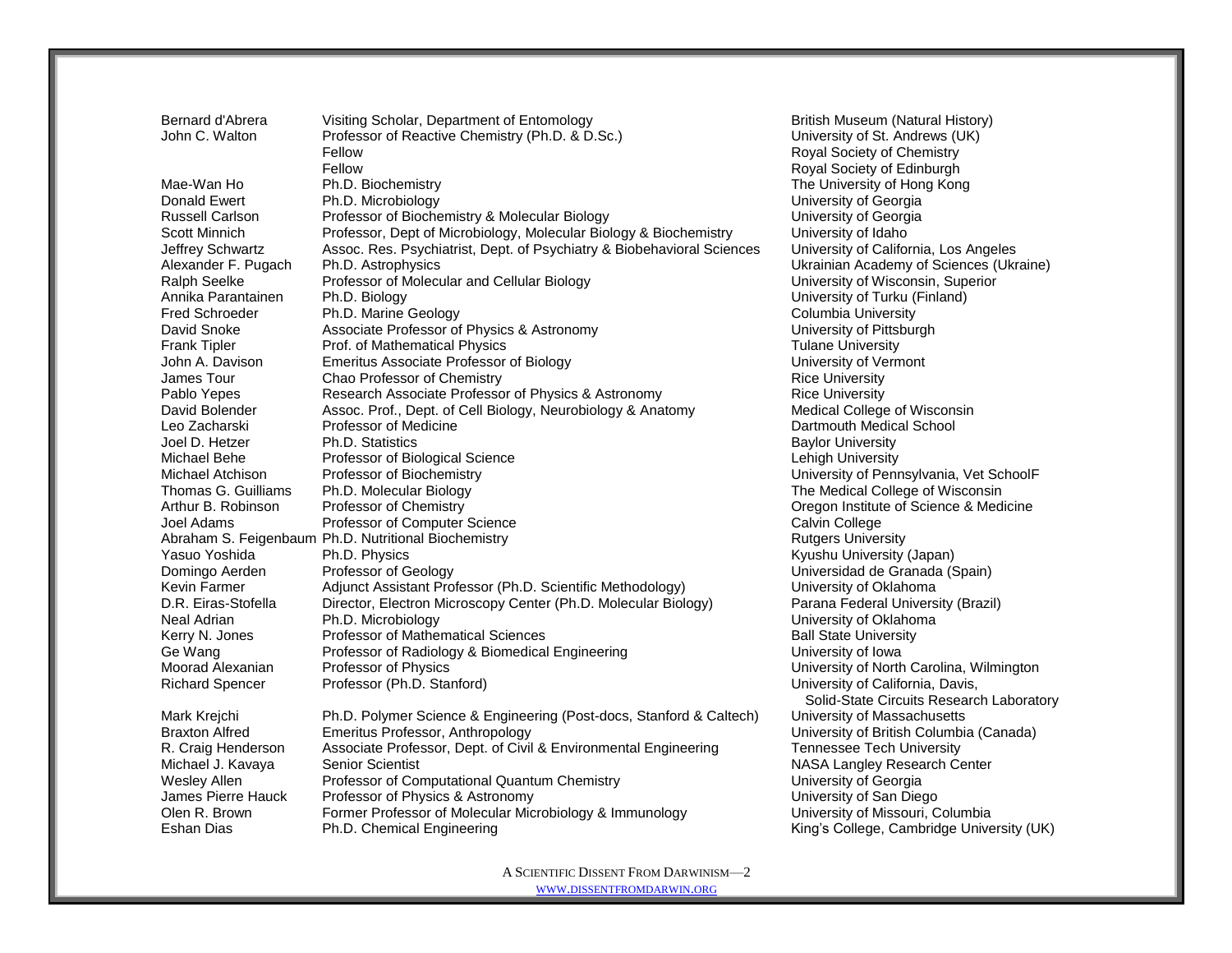Joseph Atkinson Ph.D. Organic Chemistry **Massachusetts Institute of Technology** Massachusetts Institute of Technology Dennis Dean Rathman Staff Scientist MIT Lincoln Laboratory NIT Lincoln Laboratory Richard Austin **Assoc. Prof. & Chair, Biology & Natural Sciences** Piedmont College Raymond C. Miolsness Ph.D. Physics **Princeton University** Princeton University John Baumgardner Ph.D. Geophysics & Space Physics University of California, Los Angeles Glenn R. Johnson Adjunct Professor of Medicine Company Company Company University of North Dakota School of Medicine George Bennett **Associate Professor of Chemistry** Millikin University Millikin University Robert L. Waters **Lecturer, College of Computing Computing Connect Connect Connect Connect Connect Connect Connect Connect Connect Connect Connect Connect Connect Connect Connect Connect Connect Connect Connect Connect Con** David Berlinski Ph.D. Philosophy Princeton University Princeton University James Robert Dickens Ph.D. Mechanical Engineering Texas A&M University Texas A&M University Phillip Bishop **Professor of Kinesiology Professor of Alabama** Professor of Alabama **Professor of Alabama** Jeffrey M. Jones Professor Emeritus in Medicine (Ph.D. Microbiology and M.D.) University of Wisconsin-Madison Donald R. Mull Ph.D. Physiology **Ph.D. Physiology Phenomena Constant Philosophers** University of Pittsburgh John Bloom **Ph.D. Physics** Cornell University Cornell University William Dembski Ph.D. Mathematics **Network Chicago** University of Chicago Ben J. Stuart **Ph.D. Chemical & Biochemical Engineering Rutgers University** Rutgers University Raymond Bohlin Ph.D. Molecular & Cell Biology **Noting the Cell Biology** University of Texas, Dallas Christa R. Koval Ph.D. Chemistry University of Colorado at Boulder John Bordelon **Ph.D. Electrical Engineering Community** Ceorgia Institute of Technology David Richard Carta Ph.D. Bio-Engineering November 2012 1999 November 2012 1999 University of California, San Diego Lydia G. Thebeau Ph.D. Cell & Molecular Biology Saint Louis University Saint Louis University David Bossard **Ph. D. Mathematics College Containers** Dartmouth College Robert W. Kelley **Ph.D. Entomology Ph.D.** Entomology **Clemson University Clemson University** David Bourell Professor Mechanical Engineering University of Texas, Austin Carlos M. Murillo Professor of Medicine (Neurosurgery) Carlos Metal Autonomous University of Guadalajara (Mexico) Walter Bradley **Distinguished Professor of Engineering** Baylor University Baylor University Sami Palonen Ph.D. Analytical Chemistry Chemistry Chemistry University of Helsinki (Finland) John Brejda Ph.D. Agronomy University of Nebraska, Lincoln Bradley R. Johnson Ph.D. Materials Science Natural Communication Communication Champaign Champaign Bradley R. Johnson Ph.D. Materials Science Rudolf Brits **Ph.D. Nuclear Chemistry Computer Chemistry** Chemical Chemical Chemical Chemical Chemical Chemical Chemical Chemical Chemical Chemical Chemical Chemical Chemical Chemical Chemical Chemical Chemical Chemical Ch Gary Kastello **Ph.D. Biology Community Community** Cary Kastello Ph.D. Biology **University of Wisonsin-Milwaukee** Karen Rispin **Assistant Professor of Biology** Letter Assessment Department Professor of Biology Letter Assessment Department Department Assessment Department Department Assessment Department Department Department Departmen Frederick Brooks Kenan Professor of Computer Science Computer Science University of North Carolina at Chapel Hill Omer Faruk Noyan Assistant Professor (Ph.D. Paleontology) Celal Bayar University (Turkey) Neil Broom **Associate Professor, Chemical & Materials Engineering** University of Auckland (New Zealand) Malcolm D. Chisholm Ph.D. Insect Ecology (M.A. Zoology, Oxford University) University of Bristol (UK) John Brown **Research Meteorologist** National Oceanic and Atmospheric Administration Joseph A. Kunicki Associate Professor of Mathematics The University of Findlay John Brumbaugh Emeritus Professor of Biological Sciences Channel Bushell Christine University of Nebraska, Lincoln Thomas M. Stackhouse Ph.D. Biochemistry University of California, Davis Nancy Bryson **Associate Professor of Chemistry** Mississippi University for Women Walter L. Starkey **Professor Emeritus of Mechanical Engineering** The Ohio State University Donald Calbreath Professor, Department of Chemistry<br>
Pingnan Shi Ph.D. Electrical Engineering (Artificial Neural Networks) Whitworth College University of British Columbia (Canada) Pingnan Shi Ph.D. Electrical Engineering (Artificial Neural Networks) John B. Cannon Ph.D. Organic Chemistry **Princeton University** Princeton University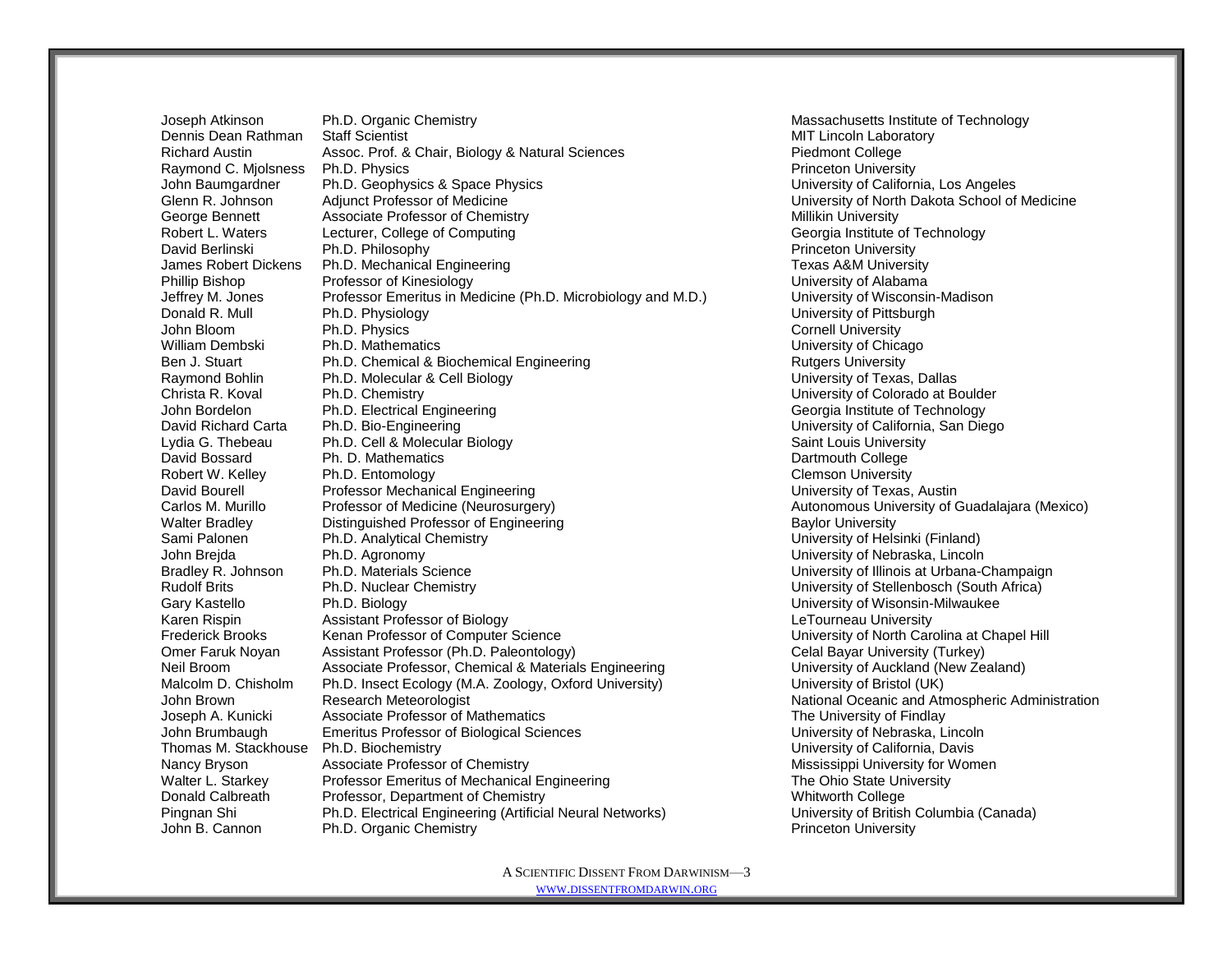John L. Burba **Ph.D. Physical Chemistry Baylor University** Baylor University Stephen J. Cheesman Ph.D. Geophysics Channel Communication Chemical Chemical Chemical Chemical Chemical Chemical Chemical Chemical Chemical Chemical Chemical Chemical Chemical Chemical Chemical Chemical Chemical Chemical C Mike Forward Ph.D. Applied Mathematics (Chaos Theory) Imperial College, University of London (UK) Lowell D. White Industrial Hygiene Specialist (Ph.D. Epidemiology) University of New Mexico Brian Landrum **Associate Professor of Mechanical & Aerospace Engineering** University of Alabama, Huntsville David Chambers Physicist Lawrence Livermore National Laboratory Michael T. Goodrich Professor of Computer Science Network Computer Science University of California, Irvine Timothy E. McDevitt Ph.D Mechanical Engineering<br>
Arlen R. Severson Professor of Anatomy and Cell Biology Channel Pennsylvania State University of Minnesota Medic Arlen R. Severson Professor of Anatomy and Cell Biology North Commences Christen Register of Minnesota Medical School, Duluth Winston Ewert **Ph.D Electrical and Computer Engineering Baylor University** Baylor University Mohamed Mahmoud Shohayeb Professor of Microbiology and Molecular Biology Tannel Tanta University Young Chang **Professor of Mechanical Engineering Technology Professor of Mechanical Engineering Technology Professor of Mechanical Engineering Technology** Alan K. Walker **Ph.D Plant Breeding and Cytogenetics Internal Constructs** Iowa State University Jurģis Šuba Ph.D in Biology, Zoology University of Latvia Gerald R. Chester Ph.D Physics University of Texas, Austin Abdul Hadi Aldmairi Ph.D Organic Synthesis Cardiff University Cardiff University Eungchun Cho Ph.D Mathematics<br>
Paul Madtes, Jr. Professor and Chair of Biology Channel Chair Chair Chair Chair Chair Chair Chair Chair Chair<br>
Mount Vernon Naza Paul Madtes, Jr. **Professor and Chair of Biology** Mount Vernon Nazarene University Curtis M. Beechan Ph.D Organic Chemistry **Stanford University** Stanford University Ola Hössier **Professor of Mathematical Statistics** Stockholm University **Stockholm University** David Rodda Ph.D Quantitative Genetics University of Guelph (Canada) Ivan E.B. Saraiva **Assistant Professor of Medicine** Version Medicine University of Kentucky Nicholas J. Fuller Ph.D Microbiology University of Warwick Umberto Cerruti Professor of Computational Algebra Christian Muslim Christian Muslim University of Turin T. Timothy Chen Ph.D. Statistics University of Chicago Sarah M. Williams Ph.D. Environmental Engineering (emphasis in microbiology) Stanford University **Donald Clark Ph.D. Physical Biochemistry Contract Clark Clark Ph.D. Physical Biochemistry Contract Clark Clark Contract Clark Clark Clark Clark Clark Clark Clark Clark Clark Clark Clark Clark Clark Clark Clark Clark Clark** John Frederick Zino Ph.D. Nuclear Engineering Communication Chroniclear Chronicle Chronicle Chronicle Chronicl<br>
Shing-Yan Chiu Chronicle Professor of Physiology Chronicle Chronicle Chronicle Chronicle Chronicle Chronicle C Shing-Yan Chiu Professor of Physiology **National China China China China China China China China China China China China China China China China China China China China China China China China China China China China China** Todd A. Anderson **Ph.D. Computer Science** Computer Science University of Kentucky John Cimbala **Professor of Mechanical Engineering** Pennsylvania State University Chris Swanson Tutor (Ph.D. Physics, University of Oregon) Gutenberg College College Kieran Clements Assistant Professor, Natural Sciences The College Toccoa Falls College John K. Herdklotz **Ph.D. Physical Chemistry Champion Chemistry** Rice University Jan Chatham Ph.D. Neurophysiology **Phenomic Contract Chatham Ph.D. Neurophysiology University of North Texas** George A. Gates Emeritus Emeritus Professor of Otolaryngology-Head and Neck Surgery University of Washington John Cogdell **Professor of Electrical & Computer Engineering** Computer Headler Books and University of Texas, Austin<br>David R. Beaucage Ph.D. Mathematics Ph.D. Mathematics **Phenomics** State University of New York at Stony Brook Leon Combs **Professor & Chair, Chemistry & Biochemistry** Changes and Mennesaw State University Laraba P. Kendig Ph.D. Materials Science & Engineering University of Michigan University of Michigan Nicholas Comninellis Associate Professor of Community and Family Medicine The University of Missouri-Kansas City William J. Arion **Emeritus Professor of Biochemistry** Cornell University Cornell University Stephen Crouse **Professor of Kinesiology Network Crown Crouse** Texas A&M University Cham Dallas **Professor, Pharmaceutics & Biomedical Science** University of Georgia Charles N. Verheyden Professor of Surgery Texas A&M College of Medicine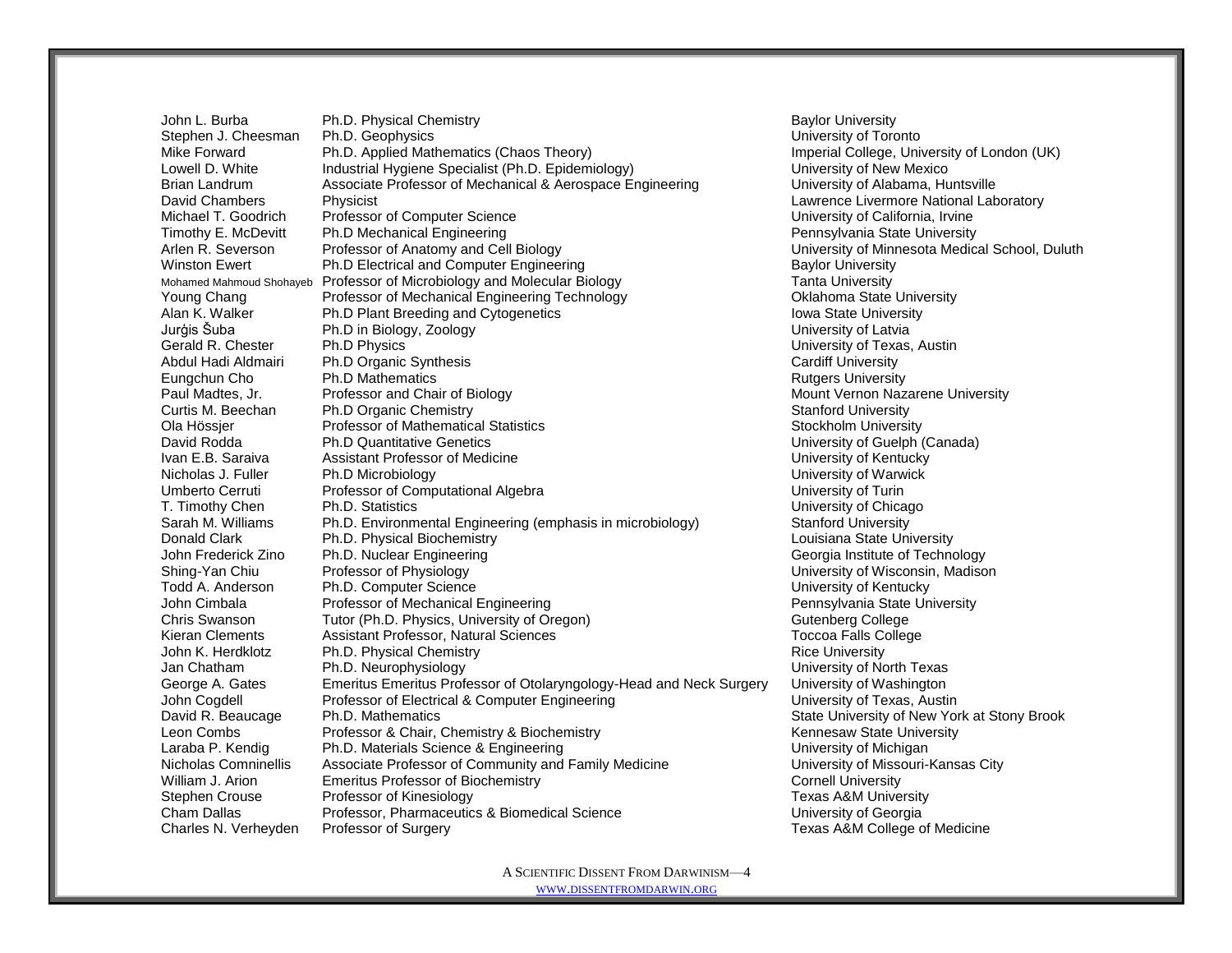Melody Davis **Ph.D. Chemistry Princeton University** Princeton University Thomas Deahl **Ph.D. Radiation Biology Network Contract Contract Contract Contract Contract Ph.D. Radiation Biology** Shun Yan Cheung Associate Professor of Computer Science **Emory Emory University** Robert DeHaan **Ph.D. Human Development Notified Containers** Entertainment **University of Chicago** Gage Blackstone **Doctor of Veterinary Medicine** Texas A&M University **Texas A&M** University Harold Delaney **Professor of Psychology Professor of Psychology Professor of Psychology University of New Mexico** Jonathan C. Boomgaarden Ph.D. Mechanical Engineering University of Wisconsin University of Wisconsin Greg Tate **Ph.D. Plant Pathology Ph.D.** Plant Pathology **Phenomic Philosophers University of California, Davis** William Bordeaux Chair, Department of Natural & Mathematical Science Huntington College Michael Delp **Professor of Physiology Professor of Physiology Texas A&M University** Keith F. Conner Ph.D. Electrical Engineering Clemson University Clemson University David DeWitt Chair, Department of Biology & Chemistry Chair Chemical Cherty University Aaron J. Miller **Ph.D. Physics** Stanford University **Ph.D. Physics** Stanford University Gary Dilts **Ph.D. Mathematical Physics Ph.D. Mathematical Physics Physics Physics University of Colorado** Gerald Chubb Associate Professor of Aviation Ohio State University Ph.D. Biochemistry **Ph.D. Biochemistry Texas A & M University** Texas A & M University Daniel Dix Associate Professor of Mathematics University of South Carolina Allison Dobson **Assistant Professor, Chemistry** Chemical Chemical Chemical Chemical Chemical Chemical Chemical Chemical Chemical Chemical Chemical Chemical Chemical Chemical Chemical Chemical Chemical Chemical Chemical Che David Prentice **Professor, Department of Life Sciences Indiana State University Indiana State University** Kenneth Dormer Ph.D. Biology & Physiology Channel Physiology California, Los Angeles Ernest Prabhakar Ph.D. Experimental Particle Physics California Institute of Technology John Doughty **Ph.D. Aerospace & Mechanical Engineering** Communical Engineering University of Arizona Jeanne Drisko Clinical Assistant Professor of Alternative Medicine University of Kansas, School of Medicine Robert Eckel Professor of Medicine, Physiology & Biophysics University of Colorado Health Sciences Center Seth Edwards **Associate Professor of Geology Associate Professor of Geology University of Texas, El Paso** Eduard F. Schmitter Ph.D. Astronomy University of Wisconsin Lee Eimers **Professor of Physics & Mathematics** Cedarville University Cedarville University William J. Hedden Ph.D. Geology Missouri University of Science & Technology Missouri University of Science & Technology Daniel Ely Professor, Biology University of Akron Pattle Pun **Professor of Biology Pattle Pun** Wheaton College Thomas English Adjunct Professor of Physics & Engineering Palomar College Rosalind Picard Sc.D. Electrical Engineering & Computer Science Massachusetts Institute of Technology Danielle Dalafave Associate Professor of Physics The College of New Jersey Richard Erdlac Ph.D. Structural Geology University of Texas (Austin) Michael C. Reynolds Assistant Professor of Mechanical Engineering Theorem Controller C. Reynolds Arkansas-Fort Smith Bruce Evans **Ph.D. Neurobiology Emory University Emory University** Gary Achtemeier Fh.D. Meteorology Florida State University<br>Florida State University Ph.D. Human Physiology Florida State College of Nulliam Everson Florida State College William Everson **Ph.D. Human Physiology** Penn State College of Medicine Susan L.M. Huck **Ph.D. Geology/Geography Clark University** Clark University James Florence **Associate Professor, Department of Public Health** East Tennessee State University Douglas R. Buck **Ph.D. Nutrition and Food Sciences** Number 2014 10 2014 11: Utah State University Fellow American College of Nutrition Margaret Flowers Professor of Biology<br>
Etienne Windisch Ph.D. Engineering<br>
Etienne Windisch Ph.D. Engineering Etherne Windisch Ph.D. Engineering McGill University (Canada)

Mark Foster **Ph.D. Chemical Engineering Community** Chemical Engineering University of Minnesota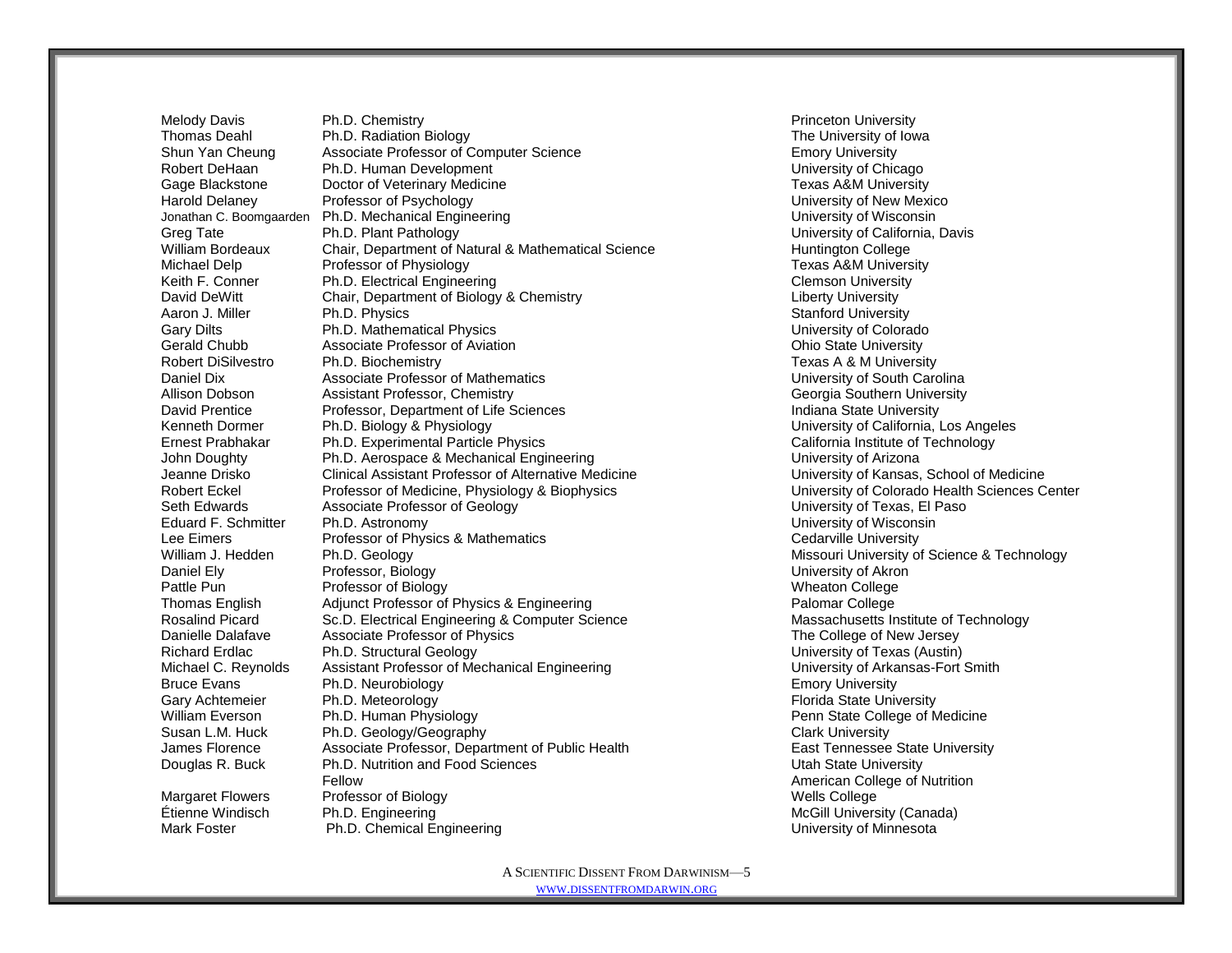Suzanne Sawyer Vincent Ph.D. Physiology & Biophysics **Network Contains a Constanting Constant Constanting Constant** Clarence Fouche Professor of Biology Virginia Intermont College Virginia Intermont College Robert Blomgren Ph.D. Mathematics University of Minnesota Kenneth French Chairman, Division of Natural Science **Blinn College** Blinn College Richard N. Taylor Professor of Information & Computer Science The Music Contract University of California, Irvine Stephen C. Knowles Ph.D. Marine Science New York Carolina, Chapel Hill Carolina, Chapel Hill Marvin Fritzler Professor of Biochemistry & Molecular Biology University of Calgary Medical School (Canada) Mark L. Psiaki Professor of Mechanical and Aerospace Engineering (Ph.D., Princeton) Cornell University Walter E. Lillo **Ph.D. Electrical Engineering** Purdue University Purdue University Mark Fuller Ph.D. Microbiology University of California, Davis Daniel Galassini Corresponding Medicine Control of Veterinary Medicine Corresponding Control of Kansas State University Stanley E. Zager Professor Emeritus, Chemical Engineering The Manuscus Chemical State University Andrew Fong Ph.D. Chemistry **Indiana University** Indiana University John Garth Ph.D. Physics University of Illinois, Champaign-Urbana John K. G. Kramer Adjunct Professor, Dept. of Human Biology & Nutrition Sciences University of Guelph (Canada)<br>Glen O. Brindley Professor of Surgery. Director of Ophthalmology Sciences Scott & White Clinic. Texas A& Glen O. Brindley Professor of Surgery, Director of Ophthalmology Scott & White Clinic, Texas A&M University H.S.C. Ann Gauger Ph.D. Zoology University of Washington Pamela Faith Fahey Ph.D. Physiology & Biophysics Channels Communication Christophersity of Illinois Paul Brown **Assistant Professor of Environmental Studies** Trinity Western University (Canada) Mark Geil **Ph.D. Biomedical Engineering** Communical Engineering Communical Engineering Ohio State University Ibrahim Barsoum Ph.D. Microbiology Network Channel Channel Channel The George Washington University Jim Gibson **Ph.D. Biology Ph.D. Biology** Loma Linda University John W. Balliet Ph.D. Molecular & Cellular Biology **Network Constructs** University of Pennsylvania, William Gilbert **Emeritus Professor of Biology** Simpson College **Simpson College** Joe R. Eagleman Professor Emeritus, Department of Physics & Astronomy University of Kansas Dexter F. Speck Associate Professor of Physiology University of Kentucky Medical Center Warren Gilson **Associate Professor, Dairy Science** Communication and Music University of Georgia Raul Leguizamon Professor of Medicine (Pathology) and the Control of Autonomous University of Guadalajara (Mexico) Steven Gollmer **Ph.D.** Atmospheric Science **Purdue University** Purdue University Sun Uk Kim **Ph.D. Biochemical Engineering** Sun University of Delaware University of Delaware<br>Gene B. Chase Professor of Mathematics and Computer Science (Ph.D. Cornell) Messiah College Gene B. Chase **Professor of Mathematics and Computer Science (Ph.D. Cornell)** Chris Grace **Associate Professor of Psychology Biola University** Biola University James A. Ellard, Sr. Chemistry Chemistry Chemistry Chemistry Chemistry Chemistry of Kentucky Richard Gunasekera Ph.D. Biochemical Genetics **Baylor University** Baylor University Jennifer M. Cohen Ph.D. Mathematical Physics New Mexico Institute of Mining and Technology Russel Peak Senior Researcher, Engineering Information Systems Georgia Institute of Technology Graham Gutsche Emeritus Professor of Physics Channel Communication Control Communication Communication Communication Communication Communication Communication Communication Communication Communication Communication Communi Olivia A. Henderson Ph.D. Pharmaceutics University of Missouri, Kansas City Dan Hale **Professor of Animal Science** Texas A&M University **Professor of Animal Science** Robert L. Jones **Associate Professor, Department of Ophthalmology Network** University of California, Irvine James Harbrecht Clinical Associate Professor, Division of Cardiology Clinical Cuniversity of Kansas Medical Center George W. Benthien Ph.D. Mathematics Carnegie Mellon University Carnegie Mellon University James Harman **Associate Chair, Dept. of Chemistry & Biochemistry** Texas Tech University Frederick T. Zugibe Emeritus Adjunct Associate Professor of Pathology Columbia Univ. College of Physicians and Surgeons William Harris **Ph.D. Nutritional Biochemistry Nutritional Biochemistry University of Minnesota**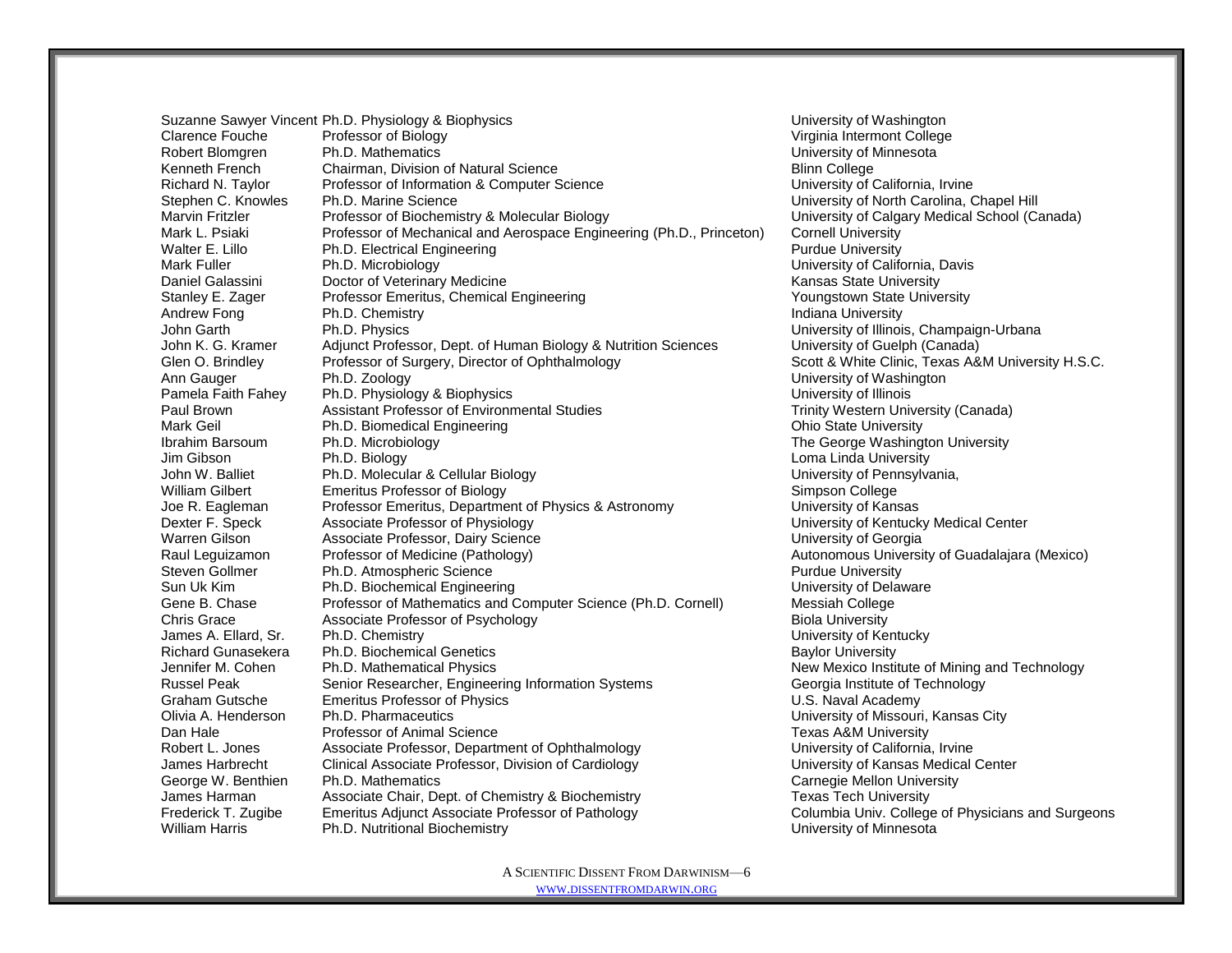Thomas H. Johnson Ph.D. Mathematics University of Maryland Paul Hausgen **Ph.D. Mechanical Engineering Community** Ceorgia Institute of Technology Gregory A. Snyder Ph.D. Geochemistry Colorado School of Mines Walter Hearn **Ph.D. Biochemistry Community** Ph.D. Biochemistry **Network Phenomenon Community** University of Illinois Janice Arion **Ph.D. Animal Science** Cornell University **Cornell University** Howard Martin Whitcraft Ph.D. Mathematics Network Control Control Control Control Control Control Control Control Control Control Control Control Control Control Control Control Control Control Control Control Control Cont Nolan Hertel **Professor, Nuclear & Radiological Engineering** Georgia Institute of Technology Joseph Francis **Associate Professor of Biology** Cedarville University Cedarville University Roland Hirsch **Ph.D. Analytical Chemistry Chamistry Chemistry Chemistry Chemistry Chemistry Chemistry Chemistry** Todd Peterson **Ph.D. Plant Physiology Ph.D. Plant Physiology Phenomena Communisty of Rhode Island** Charles Edward Norman Ph.D. Electrical Engineering Carleton Carleton University (Canada) Dewey Hodges **Professor, Aerospace Engineering** Communication and Ceorgia Institute of Technology<br>
Deministic P. Russum Ph.D. Chemical Engineering Communistic Communistic Ceorgia Institute of Technology Ph.D. Chemical Engineering Georgia Institute of Technology Marko Horb **Ph.D. Cell & Developmental Biology** Number 2014 State University of New York Joe Watkins Military Professor, Department of Mechanical Engineering United States Military Academy Barton Houseman Emeritus Professor of Chemistry County Coucher College Mark Pritt **Ph.D. Mathematics Ph.D. Mathematics Ph.D. All Accords Ph.D. Ph.D. Mathematics Ph.D. Ph.D. Ph.D. Ph.D. Ph.D. Ph.D. Ph.D. Ph.D. Ph.D. Ph.D. Ph.D. Ph.D. Ph.D. Ph.D. Ph.D. Ph.D. Ph.D. Ph.D. Ph.D. Ph.D. Ph.D** Edward Peltzer Ph.D. Oceanography University of California, San Diego (Scripps Institute) Cornelius Hunter Ph.D. Biophysics University of Illinois Rodney Ice **Principle Research Scientist, Nuclear & Radiological Engineering** Georgia Institute of Technology Malcolm W. MacArthur Ph.D. Molecular Biophysics New York Channel Malcolm W. MacArthur Ph.D. Molecular Biophysics Rafe Payne **Ph.D. Biology** Ph.D. Biology **Ph.D. Biology Phenomena Payne Payne Payne Payne Phenomena Phenomena Payne Payne Payne Phenomena Phenomena Phenomena Phenomena Phenomena Phenomena Phenomena Phenomena Phenomena Ph** Muzaffar Iqbal Ph.D. Chemistry Ph.D. Chemistry Chemistry Chemistry University of Saskatchewan (Canada)<br>
Mark P. Bowman Ph.D. Organic Chemistry Chemistry Chemistry Pennsylvania State University Mark P. Bowman Ph.D. Organic Chemistry **Property** Pennsylvania State University David L. Elliott Chair, Division of Natural Sciences/Mathematics College Louisiana College David Ives **Emeritus Professor of Biochemistry Change Community** Ohio State University Amiel G. Jarstfer Professor & Chair, Department of Biology Chair Chair Chair Chair LeTourneau University Stephan J. G. Gift Professor of Electrical Engineering The University of the West Indies Tony Jelsma **Ph.D. Biochemistry McMaster University (Canada)** McMaster University (Canada) George C. Wells Professor of Computer Science **Research 2016** Rhodes University (South Africa) Fred Johnson Ph.D. Pathology Ph.D. Pathology Channel Channel Channel Manderbilt University<br>
Philosopher Professor of Surgery Channel Channel Channel Channel Channel Channel Channel Texas A&M University<br>
Philosopher Philoso Raleigh R. White, IV Professor of Surgery Texas A&M University, College of Medicine Jerry Johnson **Ph.D. Pharmacology & Toxicology**  Purdue University Purdue University Harold D. Cole **Professor of Physiology Network College Southwestern Oklahoma State University** Yongsoon Park **Ph.D. Nutritional Biochemistry** Washington State University **Washington State University** Richard Johnson **Professor of Chemistry** Chemistry **Richard Johnson LeTourneau University LeTourneau University** David Hagen **Ph.D. Mechanical Engineering Community** Christian Muniversity of Minnesota David Johnson **Associate Professor of Pharmacology & Toxicology** Duquesne University Jay Hollman **Assistant Clinical Professor of Cardiology Louisiana State University Health Science Center** Lawrence Johnston **Emeritus Professor of Physics** Communication Christian Christian Christian Christian Christian Albert J. Starshak Ph.D. Physical Chemistry **Illinois Institute of Technology Illinois Institute of Technology** Robert Jones **Associate Professor of Mechanical Engineering** Communical University of Texas-Pan America Scott T. Dreher Ph.D. Geology (Royal Society USA Research Fellow) University of Alaska, Fairbanks David Jones **Professor of Biochemistry & Chair of Chemistry Grove City College** Robert Kaita **Ruth Ph.D. Nuclear Physics Ruth American** Physics Rutgers University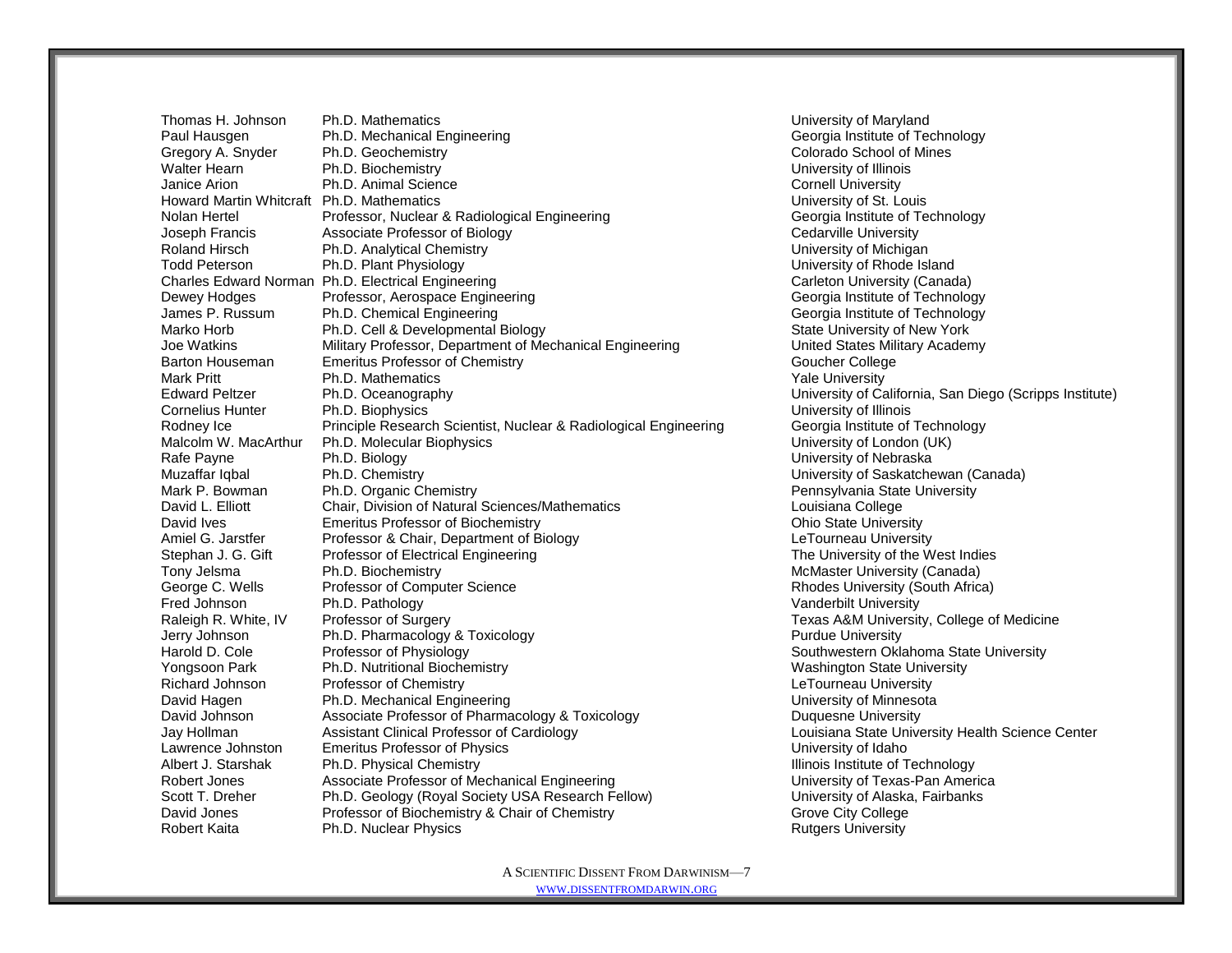Kenneth Demarest Professor of Electrical Engineering Network Channel Burkersity of Kansas Edwin Karlow Chair, Department of Physics LaSierra University Francis M. Donahue Professor Emeritus, Chemical Engineering The The University of Michigan James Keener **Professor of Mathematics & Adjunct of Bioengineering** University of Utah Shawn Wright **Ph.D. Crop Science** North Carolina State University **Ph.D. Crop Science** North Carolina State University Douglas Keil Ph.D. Plasma Physics University of Wisconsin, Madison Dave Finnegan Staff Member (Ph.D. Chemistry, University of Maryland) Los Alamos National Laboratory Micheal Kelleher Ph.D. Biophysical Chemistry University of Ibadan (Nigeria) Christine B. Beaucage Ph.D. Mathematics State University of New York at Stony Brook Rebecca Keller **Research Professor, Department of Chemistry** Chemistry **Research Professor, Department of Chemistry** Chemistry **University of New Mexico** Gerald E. Hoyer **Retired Forrest Scientist (Ph.D. Silviculture, University of Washington)** Washington State Department of Natural Resources Michael Kent **Ph.D. Materials Science** Communication Communication Christens of Minnesota Richard Kinch **Ph.D. Computer Science** Ph.D. Computer Science Cornell University<br> **The Ph.D. Computer Science Cornell University**<br> **Phono Ph.D. Systematic Zoology** Computer Cornell University<br>
Dokuz Evlul Unive Professor of Biology (Ph.D. Systematic Zoology) Dokuz Eylul University (Turkey) Bretta King **Assistant Professor of Chemistry** Spelman College **Spelman College** Mauricio Alcocer Director of Graduate Studies (Ph.D. Plant Science, University of Idaho) Autonomous University of Guadalajara (Mexico) R. Barry King Prof. of Environmental Safety & Health Albuquerque Technical Vocational Institute Hiroshi Ishii **M.D., Ph.D. Behavioral Neurology** The Communication of the Tohoku University (Japan) Michael Kinnaird Ph.D. Organic Chemistry University of North Carolina, Chapel Hill Lasse Uotila **M.D., Ph.D. Medicinal Biochemistry N.D.** Medicinal Biochemistry **University of Helsinki (Finland)** Donald Kobe Professor of Physics University of North Texas, Denton Martin Emery **Ph.D. Chemistry Ph.D. Chemistry Community** Chemical Chemistry of Southampton (UK) Charles Koons **Ph.D. Organic Chemistry Charles Charles Charles Chemistry Charles Charles Charles Charles Charles Charles Charles Charles Charles Charles Charles Charles Charles Charles Charles Charles Charles Charles Charl** Miguel A. Rodriguez Undergraduate Lab. Coordinator for Biochemistry Theorem Conservative Canada) Carl Koval Full Professor, Chemistry & Biochemistry University of Colorado, Boulder Magda Narciso Leite Professor, College of Pharmacy & Biochemistry Chronic College and Magda Celeral de Juiz de Fora (Brazil) Bruce Krogh Professor of Electrical & Computer Engineering Carnegie Mellon University Tetsuichi Takagi Senior Research Scientist Geological Survey of Japan Daniel Kuebler **Ph.D. Molecular & Cellular Biology Notation Community Cellular Biology University of California, Berkeley** William Notz **Professor of Statistics Containers** Ohio State University Don Ranney Emeritus Professor of Anatomy and Kinesiology University of Waterloo (Canada) Wesley Nyborg **Emeritus Professor of Physics** Communication Control Christen Muniversity of Vermont Peter William Holyland Ph.D. Geology North Communication Communication Communication Communication Ph.D. Geology Paul Kuld **Associate Professor of Biological Science Biola Biola University** Biola University Larry B. Rainey **Principal Space Systems Engineer** Missle Defense Agency Missle Defense Agency Heather Kuruvilla Ph.D. Biological Sciences State University of New York, Buffalo Nancy L. Swanson Ph.D. Physics Florida State University Florida State University Martin LaBar Ph. D. Genetics & Zoology University of Wisconsin, Madison William B. Hart **Assistant Professor of Mathematics** University of Illinois at Urbana-Champaign Teresa Larranaga Ph.D. Pharmacology **New York Construction Construction** University of New Mexico Yuri Zharikov **Post-Doctoral Research Fellow (Ph.D. Zoology)** Simon Fraser University (Canada) Ronald Larson **Professor and Chair of Chemical Engineering** Chair Chair Chair Chemical Engineering **Profession** University of Michigan Wolfgang Hutter Ph.D. Chemistry Chamber 2008 and the University of Ulm (Germany) Robert Lattimer **Ph.D. Chemistry Chamistic Community** Chemistry Chemistry Chemistry of Kansas, Lawrence Robert J. Graham Ph.D. Chemical Engineering **Iowa State University** Iowa State University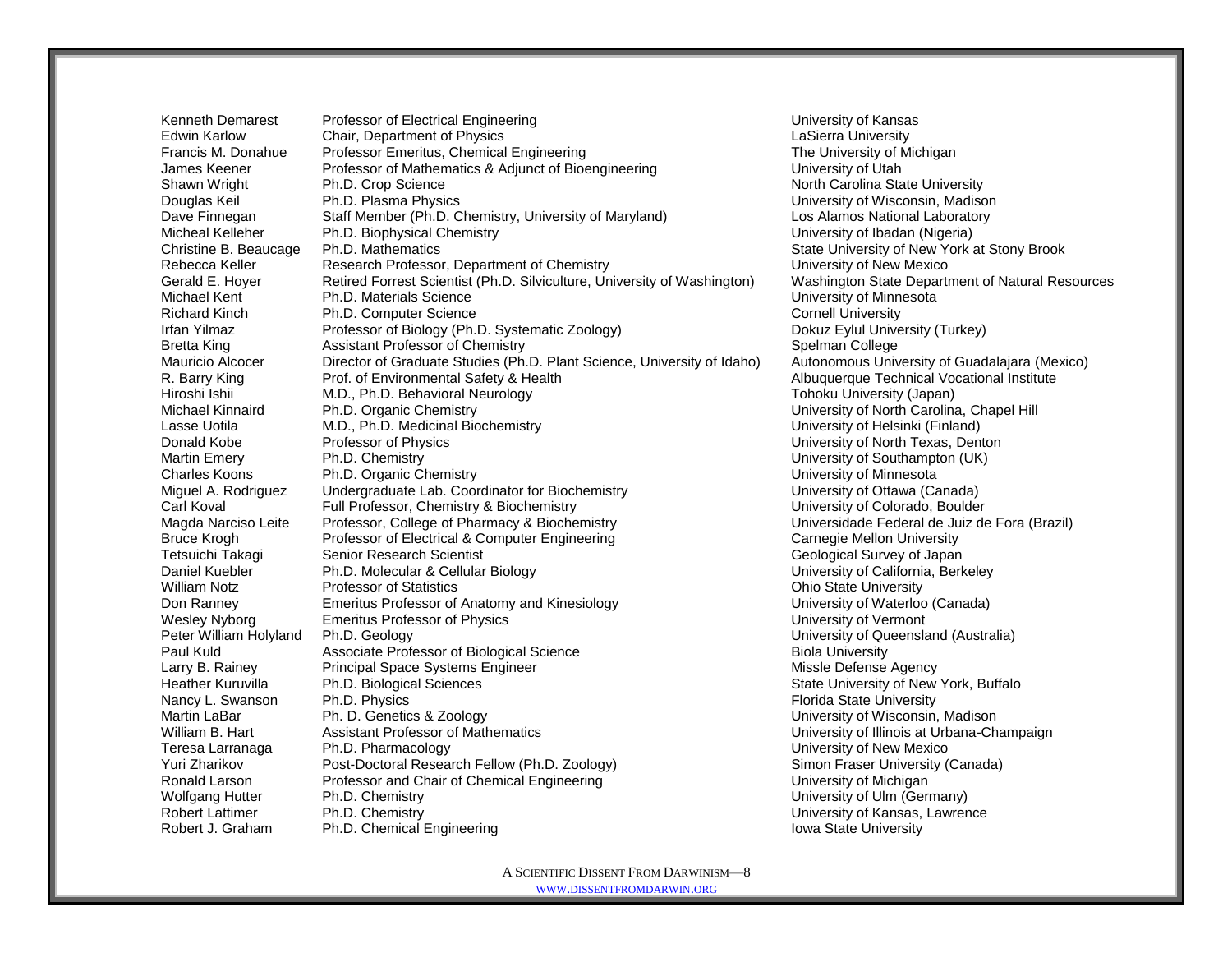M. Harold Laughlin Professor & Chair, Department of Biomedical Sciences University of Missouri Samuel C. Winchester Klopman Distinguished Professor Emeritus (Ph.D. Princeton) North Carolina State University George Lebo **Associate Professor of Astronomy** Charles and Museum University of Florida Kurt J. Henle Professor Emeritus (Ph.D. Biophysics, University of Pennsylvania) University of Arkansas for Medical Sciences J.B. Lee **Assistant Professor of Electrical Engineering** Communication Christens in Muniversity of Texas, Dallas James O. Dritt **Ph.D. Civil Engineering & Environmental Science** Communisty of Oklahoma Matti Leisola **Professor, Laboratory of Bioprocess Engineering** Helsinki University of Technology Manuel Garcia Ulloa Gomez Director of Marine Sciences Laboratory **Autonomous University of Guadalajara (Mexico)** E. Lennard Sc. D. Surgical Infections & Immunology Channel Burgical University of Cincinnati Glen E. Deal **Ph.D. Electrical Engineering** Florida Institute of Technology Lane Lester **Example 2** Ph.D. Genetics **Purdue University**<br>
Paul Whitehead Ph.D. Chemical Thermodynamics **Pure 1999** Purdue University of Natal (South Africa) Paul Whitehead Ph.D. Chemical Thermodynamics Catherine Lewis Ph.D. Geophysics **Colorado School of Mines** Colorado School of Mines John R. Goltz **Ph.D. Electrical Engineering** Communication Communication Communication Communication Communication Peter Line Ph.D. Neuroscience<br>
Gerald P. Bodev Emeritus Professor of Medicine. Former Chairman Summen Department of Medical Specialties. Gerald P. Bodev Emeritus Professor of Medicine, Former Chairman Garrick Little **Ph.D. Organic Chemistry Texas A & M University Texas A & M University** John Nichols Ph.D. Mathematics University of Tennessee Mark Bearden **Ph.D. Electrical & Computer Engineering** Carnegie Mellon University Harry Lubansky Ph.D. Biological Chemistry University of Illinois, Chicago Daniel L. Moran Ph.D. Molecular & Cellular Biology Channel Channel Chio University Ken Ludema **Emeritus Professor of Mechanical Engineering** Communical Engineering University of Michigan Jed Macosko **Ph.D. Chemistry Ph.P.** Chemistry & Photochemistry **Nickel Community Community Community** University of California, Berkeley<br>Nigel Surridge Ph.D. Electrochemistry & Photochemistry **Nickel Community Community Co** Nigel Surridge Ph.D. Electrochemistry & Photochemistry Christopher Macosko Ph.D. Chemical Engineering Princeton University Princeton University David Keller **Associate Professor of Chemistry** Number 2012 10:00 New Mexico Allen Magnuson Ph. D. Theoretical & Applied Mechanics New York Christopher Magnuson Ph. D. Theoretical & Applied Mechanics Amy Ward **Ph.D. Mathematics Clemson University** Clemson University Donald Mahan **Professor of Animal Nutrition**<br>
Shane A. Kasten Post-Doctoral Fellow (Ph.D. Biochemistry. Kansas State University) Virginia Commonwealth University Shane A. Kasten Post-Doctoral Fellow (Ph.D. Biochemistry, Kansas State University) Robert Marks **Robert Marks** Professor, Signal & Image Processing<br>
Chi-Deu Chang Ph.D. Medicinal Chemistry<br>
Chi-Deu Chang Ph.D. Medicinal Chemistry Chi-Deu Chang Ph.D. Medicinal Chemistry State University of New York, Buffalo Jesus Ambriz **Professor of Medicine** Autonomous University of Guadalajara (Mexico) Julie Marshall **Ph.D. Chemistry Champion Community** Texas Tech University **Texas Tech University** Jay L. Wile **Ph.D. Nuclear Chemistry Champion Chemistry** University of Rochester Manfredo Pansa Ph.D. Computer Science University of Turin (Italy) David McClellan **Assistant Professor of Family & Community Medicine** Texas A&M University College of Medicine Evgeny Shirokov Faculty Lecturer (Nuclear and Particle Physics) Moscow State University (Russia) Charles E. Hunt Professor of Electrical & Computer Engineering, Professor of Design University of California, Davis Also, Visiting Professor of Physics University of Barcelona (Spain) Andy McIntosh Full Professor of Thermodynamics and Combustion Theory University of Leeds (UK) Mark A. Robinson **Ph.D. Environmental Science** Lacrosse University Lacrosse University

University of Texas M.D. Anderson Cancer Center Fulbright Scholar Hsin-Yi Lin Assistant Professor, Dept. of Chemical Engineering & Biotechnology National Taipei University of Technology (Taiwan)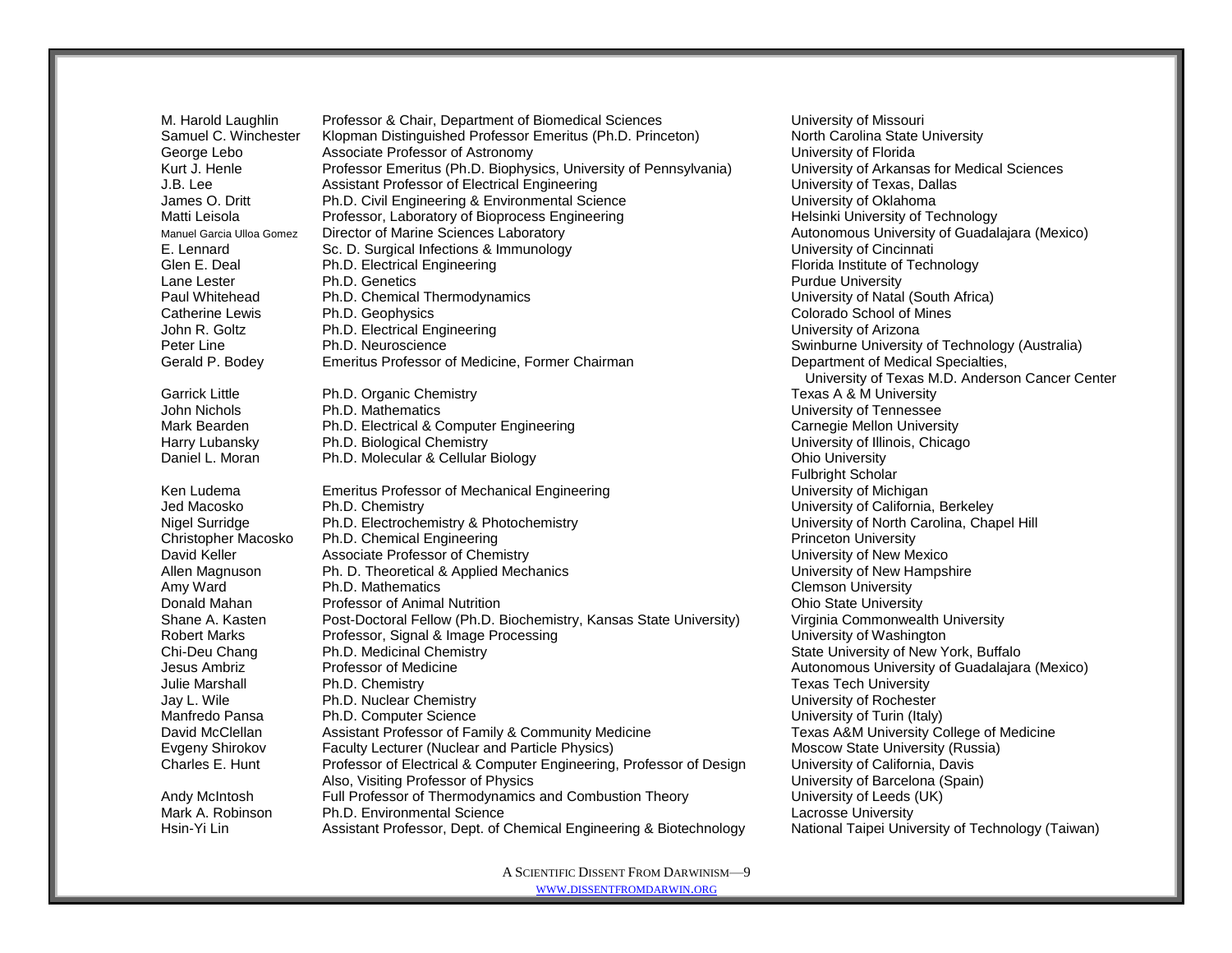Tom McMullen **Ph.D. History & Philosophy of Science Indiana University Indiana University** David G. Durrett Ph.D. Chemistry **Ph.D. Chemistry** Louisiana State University Haim Shore Professor of Quality and Reliability Engineering (Ph.D. Statistics) Ben-Gurion University of the Negev (Israel) Tony Mega **Ph.D. Biochemistry Purdue University** Purdue University **Purdue University** Carl Poppe Ph.D. Physics Ph.D. Physics Carl Poppe Ph.D. Physics Ph.D. Physics Ph.D. Physics Ph.D. Physics Ph.D. Physics Ph.D. Physics Ph.D. Physics Ph.D. Physics Ph.D. Physics Ph.D. Physics Ph.D. Physics Ph.D. Physics Ph.D Keith P. Birch **Ph.D.** Atmospheric Physics **Ph.D. Atmospheric Physics** Company **University of Southampton (UK)** James Menart **Associate Professor of Mechanical Engineering** Wright State University Theodor Liss **Ph.D. Chemistry Chamber 2006** Chemistry Chemistry Massachusetts Institute of Technology James Keesling Professor of Mathematics University of Florida Brian Miller **Ph.D. Physics Ph.D. Physics Ph.D. Physics Ph.D. Physics Ph.D. Physics Ph.D. Physics Ph.D. Physics Ph.D. Physics Physics Physics Physics Physics Physics Physics Physics Physics** Christopher D. Beling Associate Professor of Physics The University of Hong Kong (China) Art Nitz **Example 20 Ph.D. Anatomy & Neurobiology New York Controllery Controllery** University of Kentucky Thomas Milner **Associate Professor of Biomedical Engineering** Communication University of Texas, Austin David Ness Ph.D. Anthropology Temple University Ph.D. Mathematics **Phenomics Phenomic Phenomic Phenomic Phenomic Phenomic Phenomic Phenomic Phenomic Phenomic Phenomic Phenomic Phenomic Phenomic Phenomic Phenomic Phenomic Phenomic Phenomic Phenomic Phenomic Phenomic Ph** Forrest Mims **Atmospheric Researcher Geronimo Creek Observatory** Geronimo Creek Observatory S. W. Pelletier\* Emeritus Distinguished Professor of Chemistry **Example 20 Final According Contact** University of Georgia, Athens Richard L. Carpenter, Jr. Ph.D. Meteorology University of Oklahoma University of Oklahoma Paul Missel **Ph.D. Physics** Ph.D. Physics **Massachusetts Institute of Technology Massachusetts Institute of Technology** Jeffrey Sabburg Ph.D. Physics Queensland University of Technology (Australia) Dónal O'Mathúna Ph.D. Pharmacognosy **Dónal O'Mathúna** Ph.D. Pharmacognosy **Dónal Dónal Dónal O'Mathúna** Ph.D. Pharmacognosy Steve D. Figard Ph.D. Biochemistry Florida State University Florida State University Lennart Möller **Professor, Center for Nutrition & Toxicology Nutrition 1** Karolinska Institute (Sweden) Victoriano Saenz Professor of Medicine **Autonomous University of Guadalajara** (Mexico) Takeo Nakagawa Chancellor (Ph.D. Physics, Monash University, Australia) White Mountains Academy (Japan) David Monson **Ph.D. Analytical Chemistry Indiana University** Indiana University James T. Fowler **Ph.D. Mathematics Example 20** intervals and the University of Durham (UK) Hugh Nutley\* Professor Emeritus of Physics & Engineering Seattle Pacific University Terry Morrison **Ph.D. Chemistry Physics** Chemistry Syracuse University<br>
Bijan Nemati Ph.D. High Energy Physics **Syracuse Syracuse University of Washington** Bijan Nemati Ph.D. High Energy Physics William Russell Belding Ph.D. Mathematics **Noting 1988** University of Notre Dame Bridget Ingham Ph.D. Physics **Ph.D. Physics** Victoria University of Wellington (New Zealand) Paul Nesselroade Associate Professor of Experimental Psychology **Associate Associate** Professor of Experimental Psychology Kevin L. Kendig Ph.D. Materials Science & Engineering<br>Marco Bernardes Professor & Chair, Department of Mechanical Engineering Federal Center of Tech. Ed., Minas Gerais (Brazil) Marco Bernardes Professor & Chair, Department of Mechanical Engineering Robert Newman Ph.D. Astrophysics Cornell University Cornell University Angus Menuge Ph.D. Philosophy of Psychology Network Channel Burns and Muniversity of Wisconsin-Madison Khawar Sohail Siddiqui Senior Research Associate (Protein Chemistry) University of New South Wales (Australia) Janet Parker Professor of Medical Physiology **Texas A&M University, Health Science Center** Scott Northrup Chair and Professor of Chemistry Tennessee Tech University John Omdahl\* Professor of Biochemistry & Molecular Biology Channel Bushess University of New Mexico Matthew A. Jenks Professor of Horticultural Science **Purdue University** Purdue University Fazale Rana **Ph.D. Chemistry Changes** Ph.D. Chemistry Changes **Ph.D. Chemistry Changes** Ph.D. Chemistry Changes **Changes** Changes **Ph.D. Chemistry** Changes **Ph.D. Chemistry** Changes **Ph.D. Chemistry** Changes **Ph.D. Chemist** Cevat Babuna Professor Emeritus of Gynecology (Post-doc, University of Chicago) Istanbul University (Turkey) Bruce L. Gordon **Ph.D. Philosophy of Physics** Northwestern University Northwestern University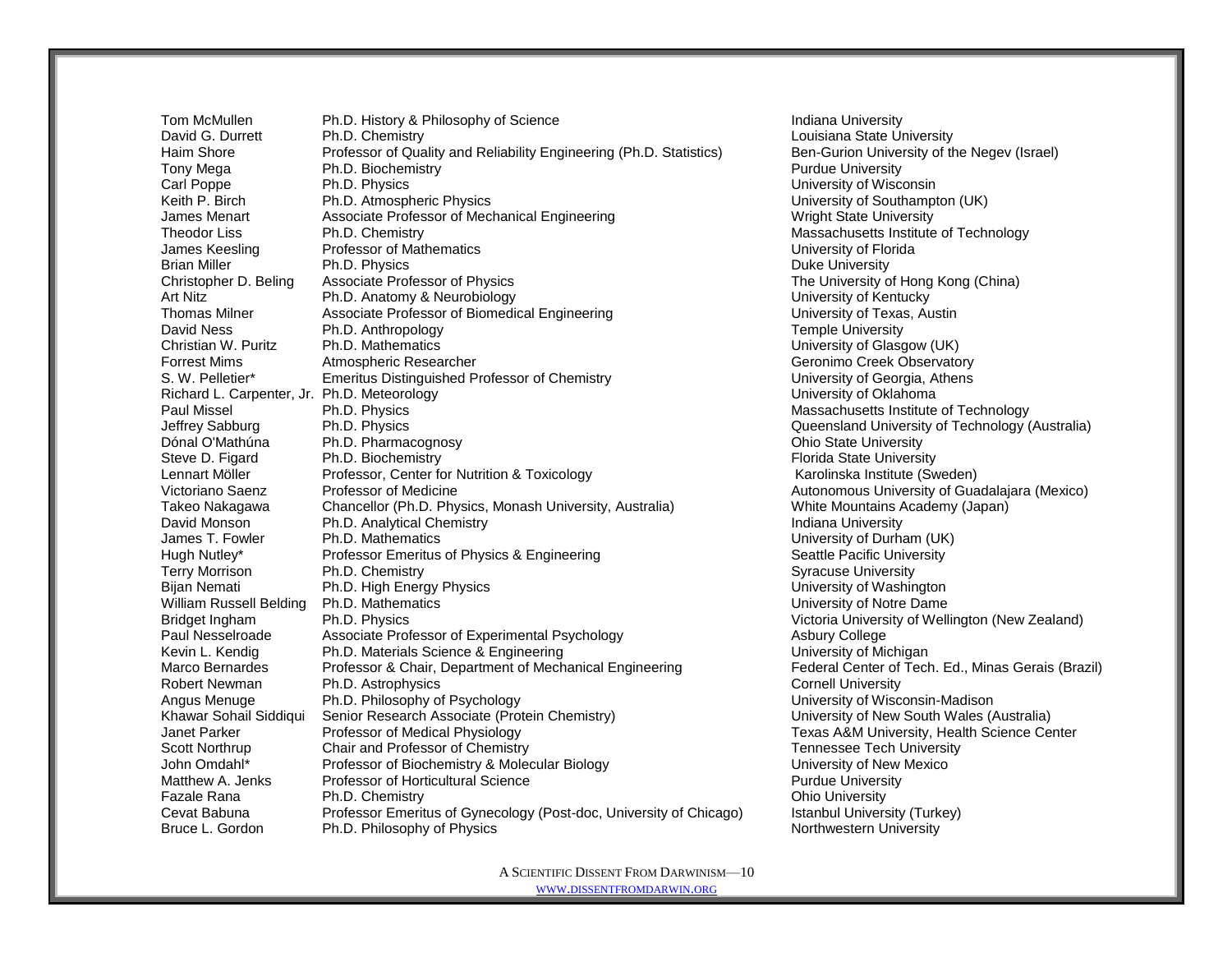Lawrence Overzet Professor of Engineering & Computer Science **Network Computer Science** University of Texas, Dallas J. C. Meredith **Assistant Professor, Chemical Engineering** Georgia Institute of Technology Bruce Holman, III Ph.D. Organic Chemistry Gordon Mills Emeritus Professor of Biochemistry University of Texas, Medical Branch A. Clyde Hill **Ph.D. Soil Chemistry Community** Rutgers University Rutgers University Aric D. Blumer **Ph.D. Computer Engineering Computer Computer Computer Computer Computer Computer Computer Computer Computer Computer Computer Computer Computer Computer Computer Computer Computer Computer Computer Computer** Stephen C. Meyer Ph.D. Philosophy of Science Cambridge University (UK) William Purcell **Ph.D. Physical Chemistry Princeton University** Princeton University Paul Randolph Ph.D. Mathematical Statistics University of Minnesota Christopher Morbey Astronomer (Ret.) Astronomer (Ret.) and Astrophysics, example and the Merzberg Institute of Astrophysics,

Stephen C. Tentarelli Ph.D. Mechanical Engineering Lehigh University Lehigh University David Reed Ph.D Entomology University of California, Riverside Charles D. Johnson Ph.D. Chemistry Charles Charles D. Johnson Ph.D. Chemistry Charles Charles Charles Charles Charles Charles Charles Charles Charles Charles Charles Charles Charles Charles Charles Charles Charles Charles J. Ishizaki **Associate Professor of Neuropsychology (M.D., Ph.D. Medicine)** Kobe Gakuin University (Japan) David Rogstad Ph.D. Physics California Institute of Technology Mark Shlapobersky Ph.D. Virology Bar-Ilan University (Israel) Arthur John Jones Ph.D. Zoology & Comparative Physiology Birmingham University (UK) Patricia Reiff **Director, Rice Space Institute Rice University** Rice University Oleh Havrysh Senior Research Assistant, Protein & Peptide Structure & Function Dept. Institute of Bioorganic Chemistry & Petrochemistry

W. Christopher Schroeder Associate Professor of Mathematics More Morehead State University Gail H. Allwine **Professor of Electrical Engineering (retired)** Gonzaga University Dan Reynolds Ph.D. Organic Chemistry University of Texas, Austin Gildo Magalhães Professor of the History of Science & Technology Chiversity of São Paulo (Brazil) Andrew Steckley Ph.D. Civil Engineering Chronic Canada Bushell Bushell Bushell University of Western Ontario (Canada) Terry Rickard Ph.D. Engineering Physics University of California, San Diego Arlen W. Siert **Ph.D. Environmental Health** Colorado State University **Ph.D. Environmental Health** Colorado State University Mubashir Hanif Ph.D. Plant Biology Nubersity of Helsinki (Finland) Eliot Roberts **Ph.D.** Soil Chemistry **Rutgers University** Rutgers University Mario Beauregard Associate Researcher, Department of Psychology (Ph.D. Neuroscience) University of Montreal (Canada) Mehmet Pakdemirli Professor of Mechanical Engineering Celal Bayar University (Turkey) Quinton Rogers Prof. of Physiological Chemistry, Dept. of Molecular Biosciences Univ. of California, Davis, School of Vet. Medicine Liang Hong Associate Professor, Dept. of Dental Public Health & Behavioral Science University of Missouri, Kansas City Daniel Romo **Professor of Chemistry Chemistry** Texas A&M University David Sabatini Professor Civil Engineering & Environmental Science **The Club Conventsion Civil Annul** Diversity of Oklahoma Richard Buggs **DPhil Plant Ecology & Evolution** Contract Contract Contract Contract Oxford University (UK) Etienne Y. Vernaz Professor & Director of Research Director CEA (French Atomic Energy Agency) (France) Theodore Saito Ph.D. Physics Pennsylvania State University Jussi Meriluoto Professor, Department of Biochemistry & Pharmacy Abo Akademi University (Finland) Kay Roscoe **Ph.D. High Energy Particle Physics** New York University of Manchester (UK) Thomas Saleska Professor of Biology Concordia University<br>Thomas Saleska Ph.D. Atmospheric Science Concordia University of Californi Ph.D. Atmospheric Science **Fig. 2018** University of California, Los Angeles Daniel M. Brown Ph.D. Physics Catholic University of America Catholic University of America

Siddarth Pandey Assistant Professor of Chemistry **New Mexico Institute of Mining and Technology**<br>
Bruce Holman. III Ph.D. Organic Chemistry **New York Chemistry** Northwestern University National Research Council of Canada Ukrainian National Academy of Sciences (Ukraine)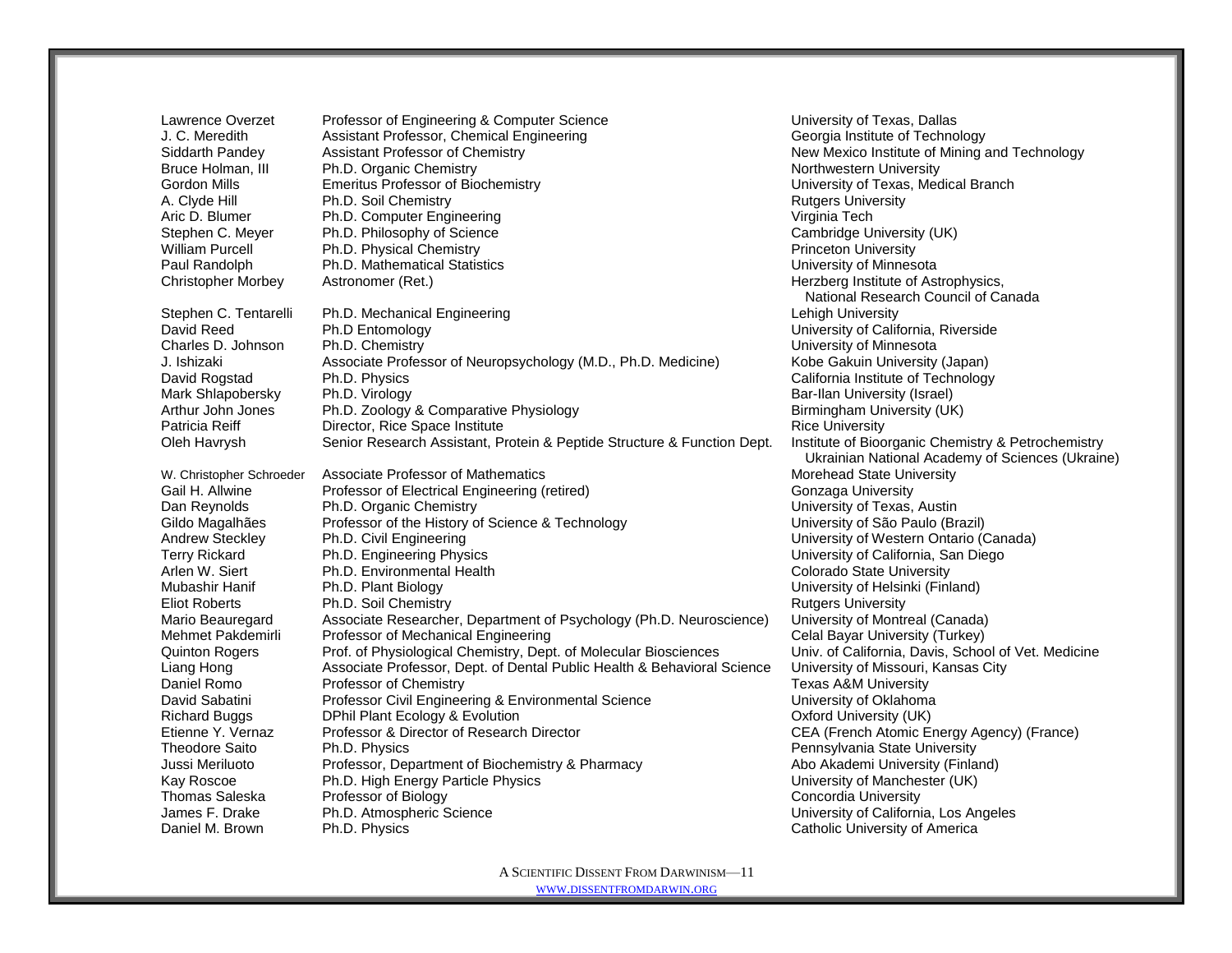Fernando Saravi Professor, Department of Morphology and Physiology Med. Sciences, Univ. Nacional de Cuyo (Argentina) Harold Toups **Ph.D. Chemical Engineering**<br>
Raúl Erlando López Ph.D. Atmospheric Science<br>
Colorado State University Raúl Erlando López Ph.D. Atmospheric Science<br>Beverly W. Miller Ph.D. Biology Beverly W. Miller **Ph.D. Biology Carnegie Mellon University** Carnegie Mellon University Seyyed Imran Husnain Ph.D. Bacterial Genetics University of Sheffield (UK) Gayle Livingston Birchfield Ph.D. Biology National Communication Columbia Communication Columbia Columbia Columbia Dale Schaefer **Professor, Materials Science & Engineering Community Containst Containering** Development Containering Russell C. Healey Ph.D. Electrical Engineering Cambridge (UK) University of Cambridge (UK) James Gilchrist Ph.D. Physics University of Texas, Austin Stuart C. Burgess Professor of Design & Nature, Dept. of Mechanical Engineering Bristol University (UK) Charles W. Bell Professor Emeritus of Biological Sciences San Jose State University Norman Schmidt Professor of Chemistry Chemistry Chemistry Chemistry Georgia Southern University Flemming Nyboe Ph.D. Electrical Engineering Technical University of Denmark (Denmark) Steve Maxwell **Associate Professor of Molecular and Cellular Medicine** Texas A&M University, H.S.C. Rowan Seymour Ph.D. Computer Science<br>
Leslie J. Wiemerslage Emeritus Professor (Ph.D. Cell Biology, Univ. of Pennsylvania) Southwestern Illinois College Leslie J. Wiemerslage Emeritus Professor (Ph.D. Cell Biology, Univ. of Pennsylvania) Andrew Schmitz Ph.D. Inorganic Chemistry<br>
Anne E. Vravick Ph.D. Environmental Toxicology<br>
Anne E. Vravick Ph.D. Environmental Toxicology Granville Sewell Professor of Mathematics University of Texas, El Paso Richard A. Strong Ph.D. Chemistry Northeastern University Northeastern University Marshall Adams Ph.D. Marine Sciences University of North Carolina, Chapel Hill Stephen Sewell **Assistant Professor of Family Medicine** Texas A&M University Mark C. Biedebach Professor Emeritus of Physiology California State University, Long Beach Gregory Shearer Ph.D. Physiology University of California, Davis Douglas Nelson Rose Research Physicist United States Army David Shormann Ph.D. Limnology **Texas A&M University** Ph.D. Limnology Paul Lorenzini Ph.D. Nuclear Engineering Channel Channel Channel Channel Channel Channel Channel Channel Channel Channel Channel Channel Channel Channel Channel Channel Channel Channel Channel Channel Channel Channel Chann Mark Apkarian Ph.D. Exercise Physiology University of New Mexico Dale Spence **Emeritus Professor of Kinesiology Example 2 Rice University** Rice University Edson R. Rocha **Research Assistant Professor, Microbiology East Carolina University East Carolina University** David W. Dykstra Ph.D. Computer Science Champaign Champaign Champaign Champaign University of Illinois, Urbana-Champaign Arnold Sikkema **Associate Professor of Physics** Dordt College **Dordt College** Larry S. Helmick Senior Professor of Chemistry Cedarville University Cedarville University Georgia Purdom Ph.D. Molecular Genetics **Contained According to Contain Contained According Contained According C** John Silvius **Ph.D. Plant Physiology** West Virginia University **Ph.D. Plant Physiology** West Virginia University Philip S. Taylor **Research Fellow, Computer Science** Computer According the Cueen's University Belfast (UK) Fred Skiff **Exercise** Professor of Physics<br>Giulio D. Guerra First Researcher of the Italian National Research Council (Chemistry) Istituto Materiali Compositi e Biomedici. CNR (Italy) Giulio D. Guerra First Researcher of the Italian National Research Council (Chemistry) Ken Smith **Professor of Mathematics** Central Michigan University **Central Michigan University** Audris Zidermanis Ph.D. Nutrition & Molecular Biology **Number 2018** Texas Woman's University Jeff Tomkins Ph.D. Genetics Clemson University Lakhi Goenka Ph.D. Fluid Dynamics Channel Business Channel Business University of Texas at Austin Stephen A. Batzer Ph.D. Mechanical Engineering Michigan Technological University Jacquelyn W. McClelland Professor (Ph.D. Nutritional Biochemistry) North Carolina State University, NCCE Robert Smith Professor of Chemistry **Professor of Chemistry** Chemical Chemical Chemical Chemical Chemical Chemical Chemical Chemical Chemical Chemical Chemical Chemical Chemical Chemical Chemical Chemical Chemical Chemical

University of Wisconsin, Madison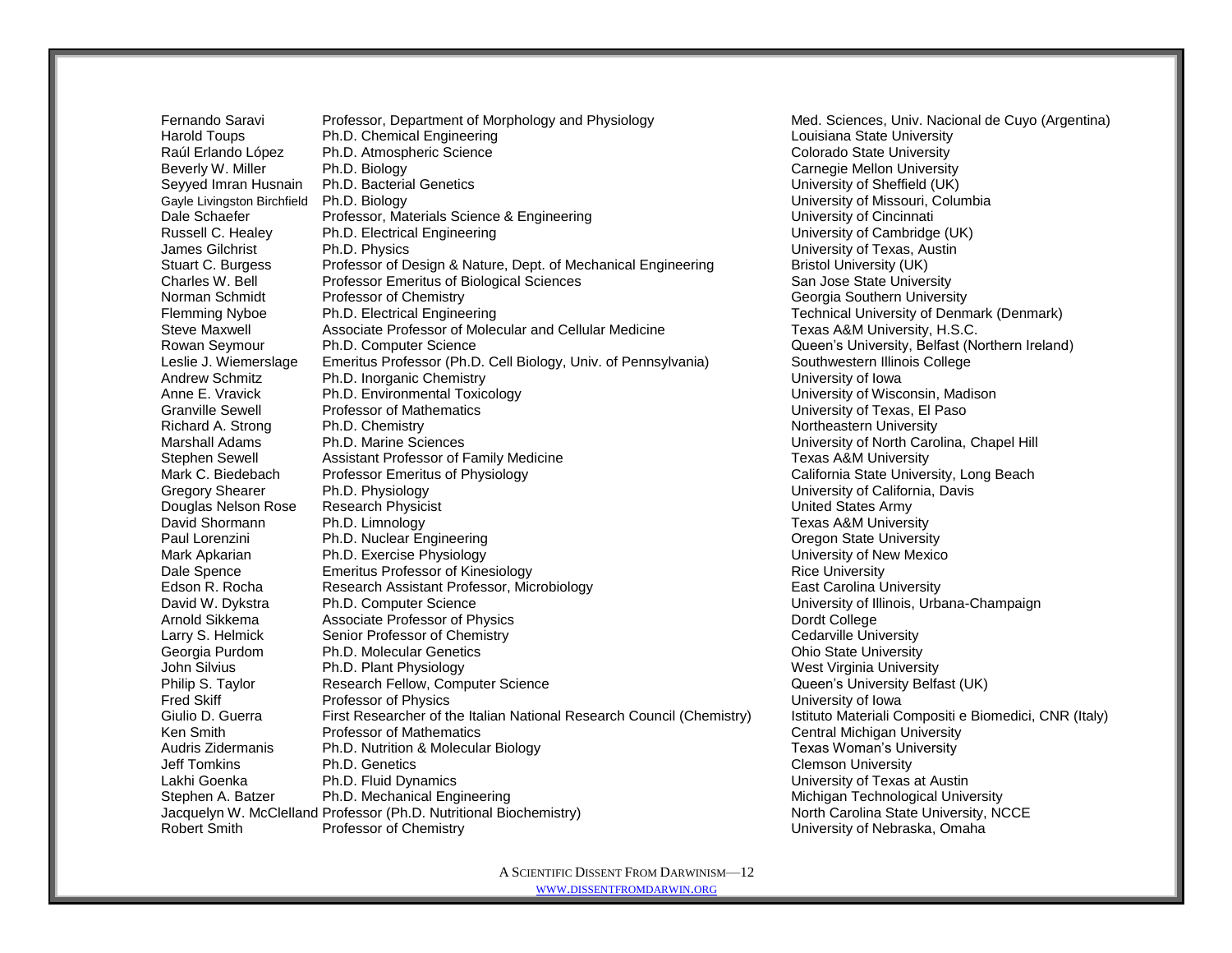Fred Van Dyke Professor of Biology and Chair of the Biology Department Wheaton College (Illinois)<br>
Ian C. Fuller Senior Lecturer in Physical Geography<br>
Massey University (New Zealand) Ian C. Fuller Senior Lecturer in Physical Geography Wolfgang Smith Emeritus Professor of Mathematics **Construction Construction Construction** Oregon State University Jorge Pimentel Cintra University Professor, Earth Sciences University of São Paulo (Brazil) Wayne L. Cook Ph.D. Inorganic Chemistry Network Chemistry Chemistry Chemistry Chemistry Book Dhiversity of Kentucky John Stamper **Research Physicist** Naval Research Laboratory **Naval Research Laboratory Naval Research Laboratory** Alfred Tang Visiting Scholar (Ph.D. Physics, University of Wisconsin, Madison) The Chinese University of Hong Kong (China) Jeffrey L. Vaughn Ph.D. Engineering University of California, Irvine Timothy Standish Ph.D. Environmental Biology Channel Communication Channel George Mason University Robert W. Kopitzke Professor of Chemistry Windows Number of Winona State University William Hankley **Professor of Computer Science** Computer Science Kansas State University Walt Stangl **Associate Professor of Mathematics Biola University** Biola University Karl Stephan **Associate Professor, Dept. of Technology** Texas State University, San Marcos Cahit Babuna Ph.D. Radiology **Istanbul University (Turkey)** Cahit Babuna Ph.D. Radiology Richard Sternberg Ph.D. Biology (Molecular Evolution) Florida International University Also: Ph.D. Systems Science (Theoretical Biology) Binghamton University Reid W. Castrodale P.E., Ph.D. Structural Engineering The Content of Texas, Austin Michael Strauss **Associate Professor of Physics** Michael **Michael Strauss** University of Oklahoma Jason David Ward Ph.D. Molecular Biology and Biochemistry Glasgow University (UK) Scott A. Renner Ph.D. Computer Science Computer Science University of Illinois at Urbana-Champaign John Studenroth Ph.D. Plant Pathology Cornell University Cornell University Peter M. Rowell **D.Phil. Physics D.Phil. Physics COMPLITE:** University of Oxford (UK) Mark Swanson **Ph.D. Biochemistry Community** Charles and Christian University of Illinois Ricardo Bravo Méndez Professor of Zoology and Ichthyology New York Chile Brave Chile Universidad de Valparaíso (Chile) João Jorge Ribeiro Soares Gonçalves de Araújo, Assistant Professor, Department of Mathematics Open University (Portugal) Rafi Ahmed **Ph.D. Computer Science Ph.D. Computer Science Ph.D. Computer Science Ph.D. Computer Science Ph.D. Computer Science Ph.D. Computer Science Ph.D. Computer Science Ph.D. Computer Science** James Swanson Professor of Biological Sciences Old Dominion University Wade Warren **C.J. Cavanaugh Chair in Biology** Louisiana College Louisiana College Justin Holl **Ph.D. Animal Science The Contract Contract Contract Contract Contract Contract Contract Contract Contract Contract Contract Contract Contract Contract Contract Contract Contract Contract Contract Contract Co** Bela Szilagyi Ph.D. Physics University of Pittsburgh Gary J. Baxter **Start Communisty Ph.D. Synthetic Organic Chemistry Monash University, Melbourne, Australia**<br>András Vukics Andres Ph.D. in Physics **Monash University of Szeged. Hungary** András Vukics Ph.D. in Physics University of Szeged, Hungary Wildon Fickett **Ph.D.** in Chemistry **Caltech Ph.D.** in Chemistry **Caltech** Richard Mann **Ph.D. Physical Chemistry Princeton University** Princeton University Daniel Tedder **Associate Professor, Chemical Engineering** Georgia Institute of Technology Derek Linkens Senior Research Fellow and Emeritus Professor (Biomedical Eng.) University of Sheffield (UK) Charles Thaxton **Ph.D. Physical Chemistry Internal Chemistry** Internal Physical Chemistry **Internal Physical Chemistry** Lee M. Spetner **Ph.D. Physics Massachusetts Institute of Technology Phenomena Communist Communist Communist Communist Communist Communist Communist Communist Communist Communist Communist Communist Communist Communist Co** Christopher L. Thomas Ph.D. Analytical Chemistry Christopher University of South Carolina J. Benjamin Scripture Ph.D. Biochemistry University of Notre Dame Douglas C. Youvan Former Associate Professor of Chemistry (Ph.D., U.C., Berkeley) Massachusetts Institute of Technology Jeff W. Johnson Ph.D., Industrial, Organizational, & Cognitive Psychology University of Minnesota Sture Blomberg **Associate Professor of Anesthesia & Intensive Care Medicine** The Sahlgren University Hospital (Sweden) Pavithran Thomas Ph.D. Mechanical Engineering Channel China Chio State University Leonard Loose Ph.D. Botany University of Leeds (UK)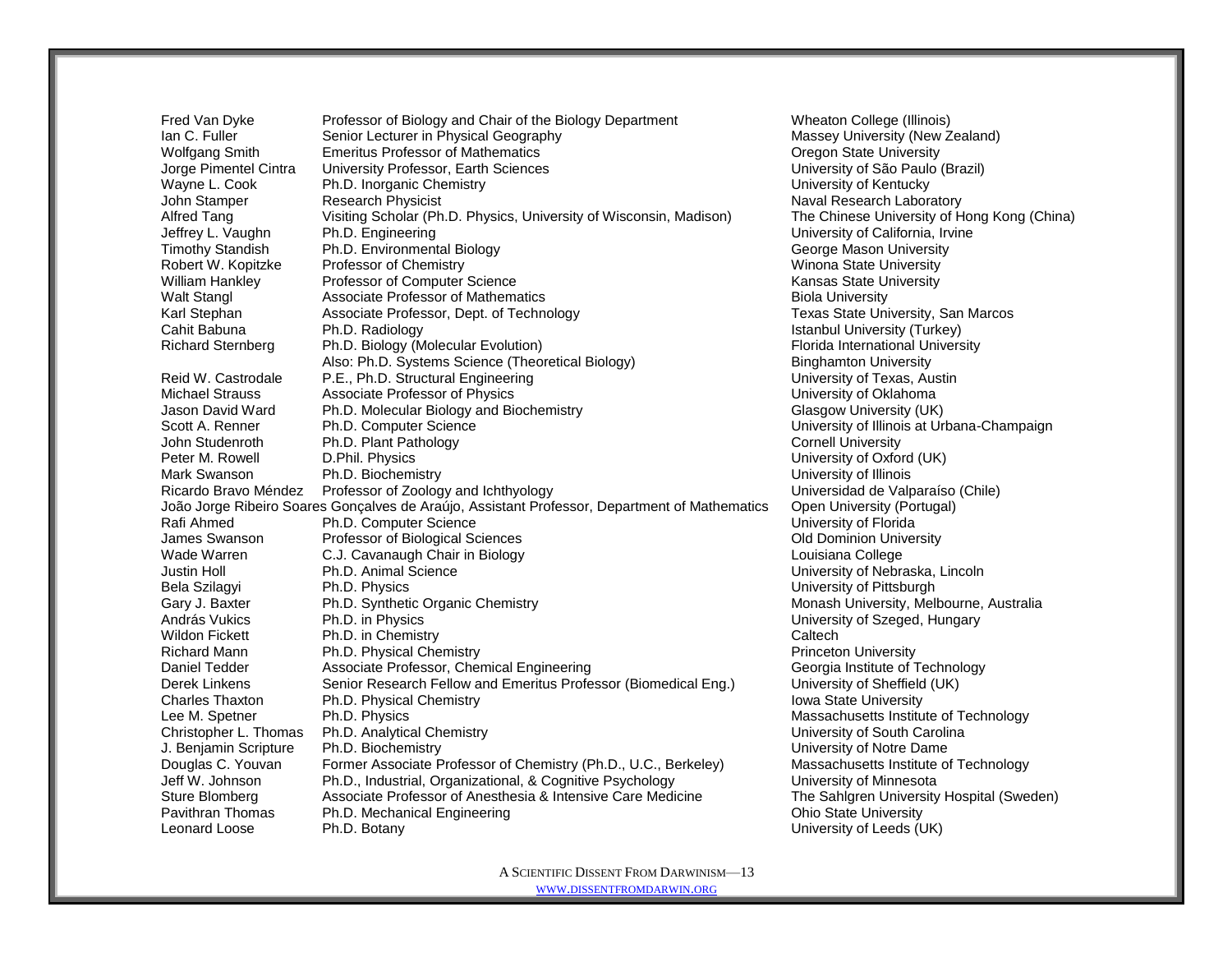Richard Thompson Ph.D. Computer Science Computer Science Computer Science Computer Science Computer Science Computer Science Computer Science Computer Science Computer Science Computer Science Computer Science Computer Sci D. Albrey Arrington Ph.D. Wildlife & Fisheries Sciences Texas A&M University Kjell Erik Wennberg Ph.D. Petroleum Engineering Norwegian Univ. of Science & Technology (Norway) Orhan Kural Professor of Geology **Technical University of Istanbul (Turkey)** Technical University of Istanbul (Turkey) Stephen Lloyd **Ph.D. Materials Science Ph.D. Materials Science Ph.D. Phaterials Science** Ph.D. Phaterials Science **Phaterials Phaterials University of Cambridge (UK)** James R. Thompson Noah Harding Professor of Statistics **Rice Example 2018** Rice University Denis M. Boyle **Ph.D. Medical Biochemistry Ph.D. And Africal Biochemistry University of Witwatersrand (South Africa)** Ide Trotter **Ph.D. Chemical Engineering** Princeton University Princeton University Kevin E. Spaulding Ph.D. Optical Engineering Network Control of Rochester University of Rochester Royal Truman Ph.D. Organic Chemistry **Nichigan State University** Michigan State University Robert VanderVennen Ph.D. Physical Chemistry<br>Tibor Tóth Professor of Product Information Engineering (D.Sc. Hungarian Academy) University of Miskolc (Hungary) Tibor Tóth Professor of Product Information Engineering (D.Sc. Hungarian Academy) Nigel E. Robinson Ph.D. Molecular Biology **Nigel Accord Control Control Control** UNIVersity of Nottingham (UK) Vincente Villa Control Control Control Control Control Control Control Control Control Control Control Control Vincente Villa Emeritus Professor of Biology Margil Wadley **Ph.D. Inorganic Chemistry Purdue University** Purdue University Clifton L. Kehr Ph.D. Chemistry University of Delaware Carston Wagner **Associate Professor of Medicinal Chemistry Network University of Minnesota** Karl Heinz Kienitz Professor, Department of Systems & Control **Instituto Technologico de Aeronautica (Brazil)** \*William F. Fechter Ph.D. Technology **Arizona State University** Arizona State University Linda Walkup Ph.D. Molecular Genetics University of New Mexico Medical School James Tumlin **Associate Professor of Medicine** Emother and The Emory University David Van Dyke Ph.D. Analytical Chemistry Chemistry Chemistry David Van Diversity of Illinois, Urbana John Walkup **Emeritus Professor of Electrical & Computer Engineering** Texas Tech University Tom Belanger **Professor of Environmental Science** Florida Institute of Technology Joel Lantz **Ph.D. Chemistry Chamistry Chamistry** Chemistry Chamistry Chemistry Chemistry Chemistry Chemistry Chemistry Chemistry Chemistry Chemistry Chemistry Chemistry Chemistry Chemistry Chemistry Chemistry Chemistry Che Pieder Beeli Ph.D. Physics University of Notre Dame Robert Waltzer **Associate Professor of Biology Belhaven College** Belhaven College James R. Brawer Professor of Anatomy & Cell Biology (Ph.D., Harvard) McGill University (Canada) Todd Watson **Assistant Professor of Urban & Community Forestry** Texas A & M University Weimin Gao **Microbiologist** Brookhaven National Laboratory Woody Weed Mechanical Engineer, Science & Technology Division Sandia National Labs<br>Heikki Martikka Professor of Machine Design Stateshood Bivision Sandia National Univers Heikki Martikka Professor of Machine Design Lappeenranta University of Technology (Finland) Gerald Wegner **Ph.D.** Entomology **Loyola University** Loyola University Richard R. Neptune Associate Professor, Department of Mechanical Engineering University of Texas, Austin Jonathan Wells Ph.D. Molecular & Cell Biology University of California, Berkeley Alexandre S. Soares Ph.D. Mathematics Federal University of Rio de Janeiro (Brazil) Robert Wentworth Ph.D. Toxicology<br>
2009 James Wanliss Associate Professor of Physics<br>
2009 James Wanliss Associate Professor of Physics James Wanliss **Associate Professor of Physics** Einar W. Palm Professor Emeritus, Department of Plant Pathology University of Missouri, Columbia Anthony Reynolds Ph.D. Philosophy of Science (thesis on the Argument for Design) University of London (UK) R. P. Wharton **Ph.D. Electrical Engineering Community** Ceorgia Institute of Technology Lawrence Dickson Ph.D. Mathematics **Princeton University** Princeton University Sandra Gade Emeritus Professor of Physics University of Wisconsin, Oshkosh Elden Whipple **Affiliate Professor of Earth & Space Sciences** University of Washington Chee K. Yap Professor of Computer Science (Ph.D., Yale University) Courant Institute, New York University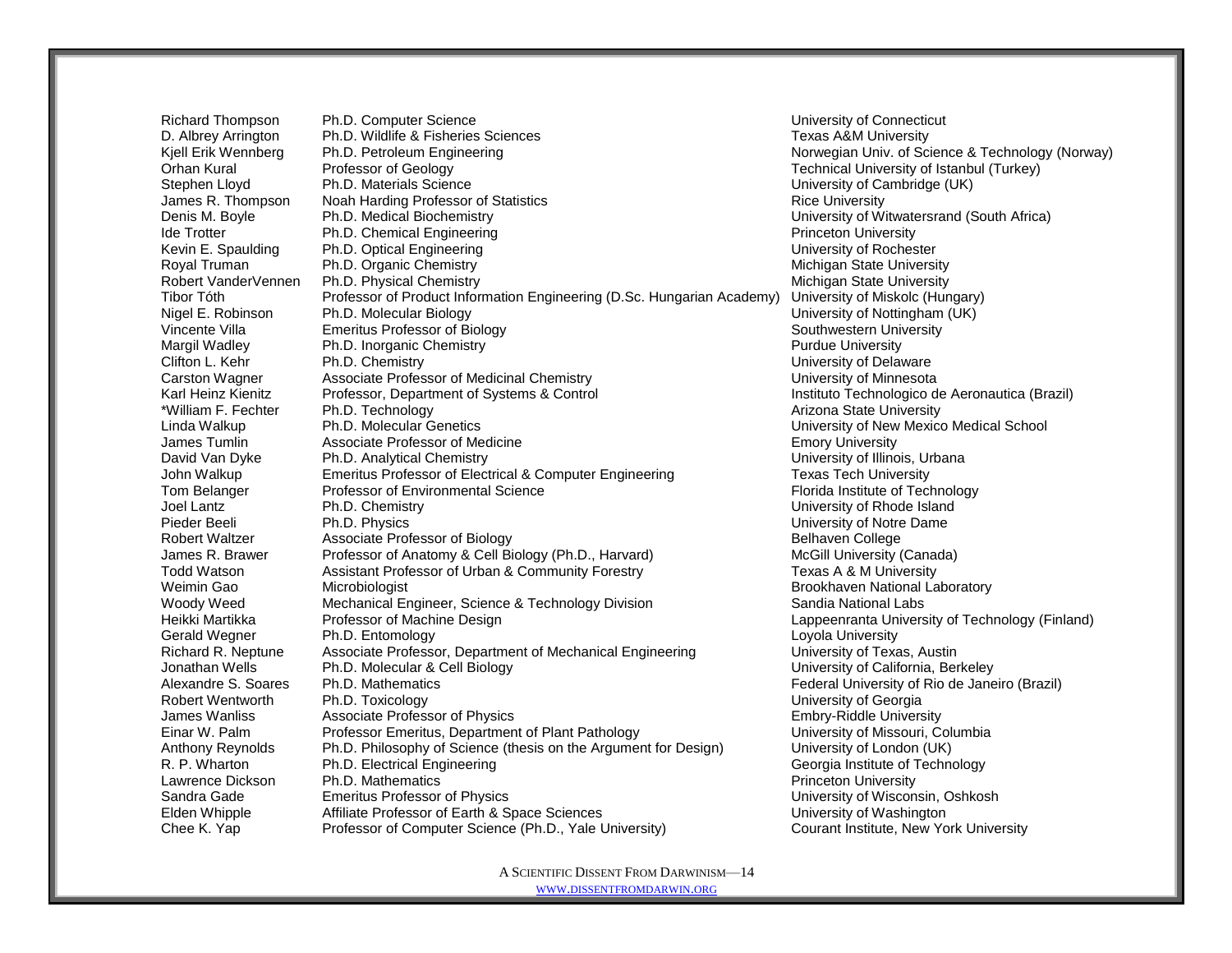Mark White Professor of Chemical Engineering Chemical Andreas Chemical Engineering Georgia Institute of Technology Charles Detwiler **Ph.D. Genetics** Cornell University Cornell University Terrance Murphy Professor of Chemistry **Network Connect Accord Connect Accord College** Weill Cornell Medical College Ed Neeland Professor of Chemistry Okanagan University Gregg Wilkerson **Ph.D. Geologic Science New York Construction Construction** University of Texas, El Paso Noel Funderburk Ph.D. Microbiology North Texas Noel Funderburk Ph.D. Microbiology Joseph M. Marra Director, Interventional Radiology, & Adjunct Professor of Medicine Niagara Falls Memorial Medical Center Ken Pascoe **Ph.D. Electrical Engineering Air Force Institute of Technology Air Force Institute of Technology** John H. Whitmore Associate Professor of Geology Center Communication Cedarville University Ernest L. Brannon Professor Emeritus, Distinguished Research Professor (Ph.D. Fisheries) University of Idaho Miroslav Hill Former Director of Research Centre National de la Recherche Scientifique (France) Christopher Williams Ph.D. Biochemistry Christopher Christopher Williams Ph.D. Biochemistry Georg A. Speck Ph.D. Biology, Molecular Pharmacology Charles Controller Muniversity of Heidelberg (Germany) J. Mitch Wolff **Professor of Mechanical Engineering** Wright State University Wright State University Thomas D. Gillespie Research Professor Emeritus Transportation Research Institute, Univ. of Michigan John Worraker Ph.D. Applied Mathematics University of Bristol (UK) Hans Degens **Reader in Muscle Physiology Reader in Muscle Physiology** Manchester Metropolitan University (UK) Alexander Yankovsky Assistant Professor of Physical Oceanography Nova Southeastern University Begona M. Bradham Ph.D. Molecular Biology North Carolina Communication Carolina Carolina Carolina Christopher Scurlock Ph.D. Chemistry **Arizona State University** Arizona State University John C. Zink Former Assistant Professor of Engineering Theorem Communicative of Oklahoma Patrick Young Ph.D. Chemistry **Ph.D. Chemistry Patrick Young Ph.D. Chemistry Ph.D. Chemistry** Bruno Lemaire Professor, Decision Science & Information Systems (Ph.D. Mathematics) HEC Paris (France) David Zartman **Ph.D. Genetics & Animal Breeding Community** Chio State University Charles T. Rombough Ph.D. Engineering Charles T. Rombough Ph.D. Engineering University of Texas Ingolf Kanestrøm Professor Emeritus, Department of Geoscience University of Oslo (Norway) Henry Zuill Emeritus Professor of Biology Union College Jane M. Orient Clinical Lecturer in Medicine University of Arizona College of Medicine John C. Sanford Courtesy Associate Professor of Horticultural Sciences Cornell University Frank Young **Ph.D. Computer Engineering Air Force Institute of Technology Ph.D. Computer Engineering** Murray E. Moore **Ph.D. Mechanical Engineering Texas A&M University Texas A&M University** William J. Powers Ph.D. Physics **Ph.D. Physics** University California, San Diego William DeJong Ph.D. Computer Science **Ph.D. Computer Science Ph.D. Computer Science Ph.D. Computer Science Ph.D. Computer Science Ph.D. Computer Science Ph.D. Computer Science Ph.D. Computer Science Ph.D. Co** Max G. Walter **Associate Professor of Radiology Canadiate Professor of Radiology Canadiate Science Center** Center Rosa María Muñoz Head of Biopharmacy Department Autonomous University of Guadalajara (Mexico) Scott R. Fulton **Ph.D.** Atmospheric Science Colorado State University Colorado State University Don Olson **Ph.D. Analytical Chemistry Purdue University** Purdue University Graham Marshall Ph.D. Analytical Chemistry Chemistry Chemistry Chemistry Chemistry Chemistry Chemistry Chemistry Ke-Wei Zhao Ph.D. Neuroscience University of California, San Diego Philip R. Page Ph.D. Theoretical Particle Physics Channel Philip R. Page University of Oxford (UK) Roger Wiens **Ph.D. Physics Ph.D. Physics Ph.D. Physics Phenomena Communisty of Minnesota University of Minnesota** Mark Toleman **Ph.D. Molecular Microbiology** Bristol University (UK) Robert O. Kalbach Ph.D. Physical Chemistry North Chemistry Chemistry Chiversity of South Florida Gregory J. Brewer Prof. of Neurology, Medical Microbiology, Immunology and Cell Biology Southern Illinois University School of Medicine Neil Huber **Dr. rer. nat. (Ph.D. Anthropology)** Neil Huber **Tuebingen University**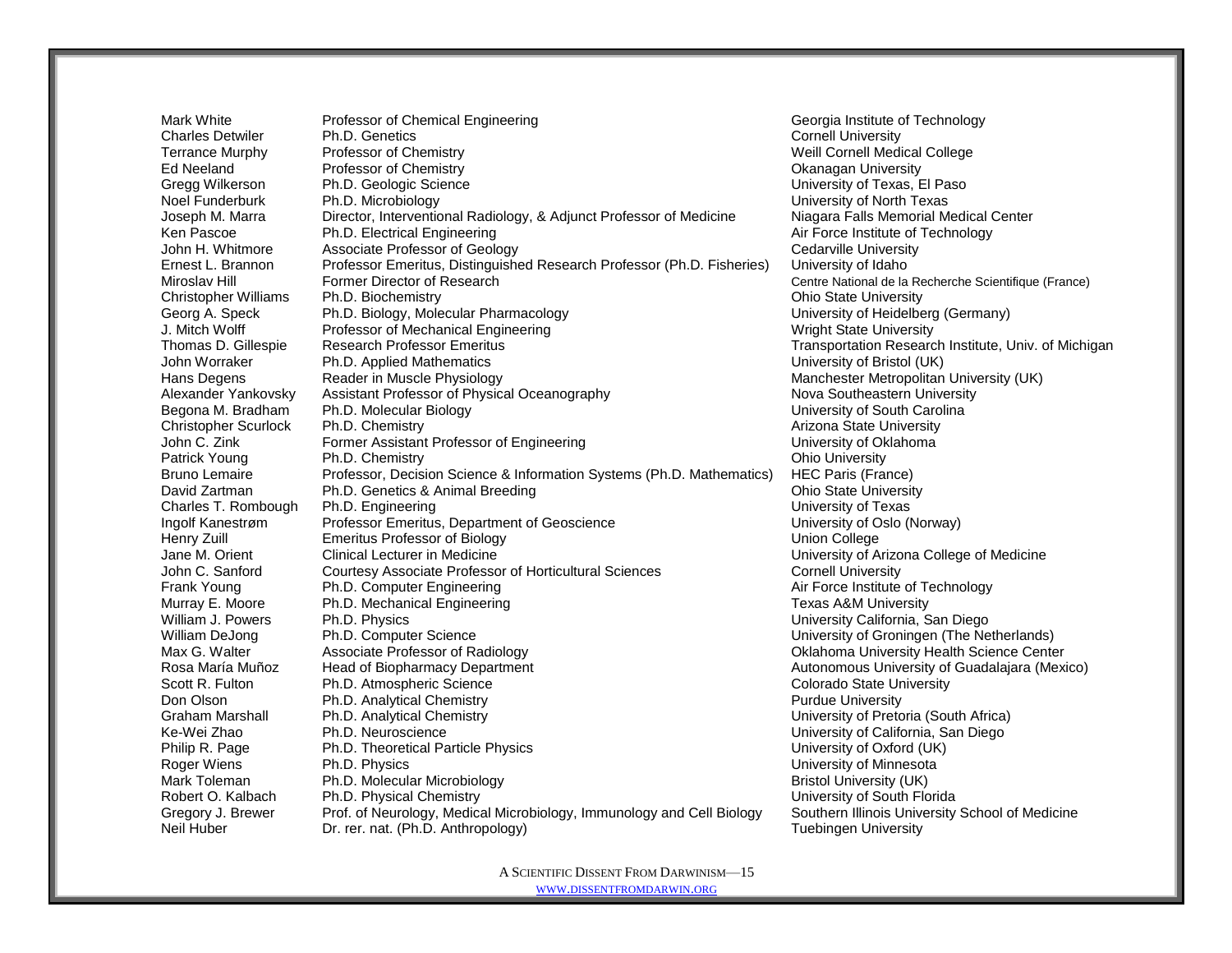Marc C. Daniels **Associate Professor of Biology** Marc C. Daniels Milliam Carey University<br>
Villiam Carey University of Rotterdam (*Ph.D. Epidemiology* Marc 2001) J.D. Moolenburgh Ph.D. Epidemiology University of Rotterdam (The Netherlands) Roger Lien **Ph.D. Physiology** North Carolina State University North Carolina State University Dean Schulz **Ph.D. Computer Science Colorado State University** Colorado State University John Millam **Ph.D. Computational Chemistry Rice University** Rice University Joseph Lary **Epidemiologist and Research Biologist (retired)** Centers for Disease Control Richard S. Beale, Jr. Ph.D. Entomology University of California, Berkeley Ernest M. Thiessen Franch Civil & Environmental Engineering Cornell Cornell University<br>
Tianyou Wang Center for Advanch Scientist

Øyvind A. Voie Ph.D. Biology University of Oslo (Norway) David K. Shortess Professor of Biology (retired) New Mexico Tech New Mexico Tech A.D. Harrison\* Emeritus Professor of Biology University of Waterloo William P. Shulaw Professor of Veterinary Preventive Medicine The Ohio State University Darrell R. Parnell Ph. D. University Level Science Education Channel Communisty Kansas State University Daniel W. Barnette Ph. D. Aerospace Engineering Stanford University Stanford University David William Jensen Professor of Biology Tomball College Edward M. Bohn Ph. D. Nuclear Engineering University of Illinois Robert G. Vos **Ph.D. Civil/Structural Engineering Community Community Rice University** Rice University Yvonne Boldt **Ph. D. Microbiology Ph. Alternative Control** Ph. D. Microbiology **University of Minnesota** William B. Collier Ph. D. Physical Chemistry **Network Chemistry College Chemistry** Oklahoma State University Edward Gade Professor Emeritus of Mathematics University of Wisconsin, Oshkosh James E. Nymann Emeritus Professor of Mathematics **National Contract Contract Contract Contract Contract Contract** Contract Contract Contract Contract Contract Contract Contract Contract Contract Contract Contract Contract Malcolm A. Cutchins Ph. D. Engineering Mechanics Virginia Tech Virginia Tech Lisanne D'Andrea-Winslow Ph. D. Cell Biology & Biochemistry Number of Numbers University Rutgers University Holger Daugaard Ph. D. Agronomy Danish Institute of Agricultural Sciences (Denmark) Shieu-Hong Lin Assistant Professor of Computer Science (Ph.D., Brown University) Biola University W. John Durfee Assistant Professor of Pharmacology<br>
Dominic M. Halsmer Ph. D. Mechanical Engineering<br>
UCLA UCLA Dominic M. Halsmer Ph. D. Mechanical Engineering Charles B. Lowrey Ph.D. Chemistry University of Houston Jeffrey H. Harwell Ph. D. Chemical Engineering University of Texas, Austin Frank Cheng **Associate Professor of Chemistry** Manual Associate Professor of Chemistry **Example 2018** University of Idaho Yoshiyuki Amemiya Professor of Advanced Materials Science & Applied Physics The University of Tokyo Barbara S. Helmkamp Ph.D. Theoretical Physics Louisiana State University Louisiana State University David C. Kem Professor of Medicine University of Oklahoma College of Medicine C. Thomas Luiskutty Ph.D. Physics C. Thomas Luiskutty Ph.D. Physics Univ. of Louisville Wusi Maki Research Asst. Professor, Dept. of Microbiology, Mol. Biology, & Biochem. University of Idaho A. Cordell Perkes Ph.D. Science Education **Ph.D. Science Education** Changes Contained Perkes Ohio State University John D. Cook Head of Software Development (Ph.D. Mathematics, U.T. Austin) Department of Biostatistics & Applied Mathematics, Tony Prato Prof. of Ecological Economics University of Missouri

Charles G. Sanny Prof. of Biochemistry Oklahoma State University Ctr. for Health Sciences Jairam Vanamala **Postdoctoral Research Associate, Faculty of Nutrition** Faculty of Nutrition, TAMU, College Station Gordon L. Wilson Ph.D. Environmental Science and Public Policy Chronicle Correspondent Correspondent Correspondent Robin D. Zimmer Ph.D. Environmental Sciences **Rutgers University** Rutgers University

Tianyou Wang **Research Scientist** Center for Advanced Studies in Measurement & Assessment, University of Iowa U. of Texas, M.D. Anderson Cancer Center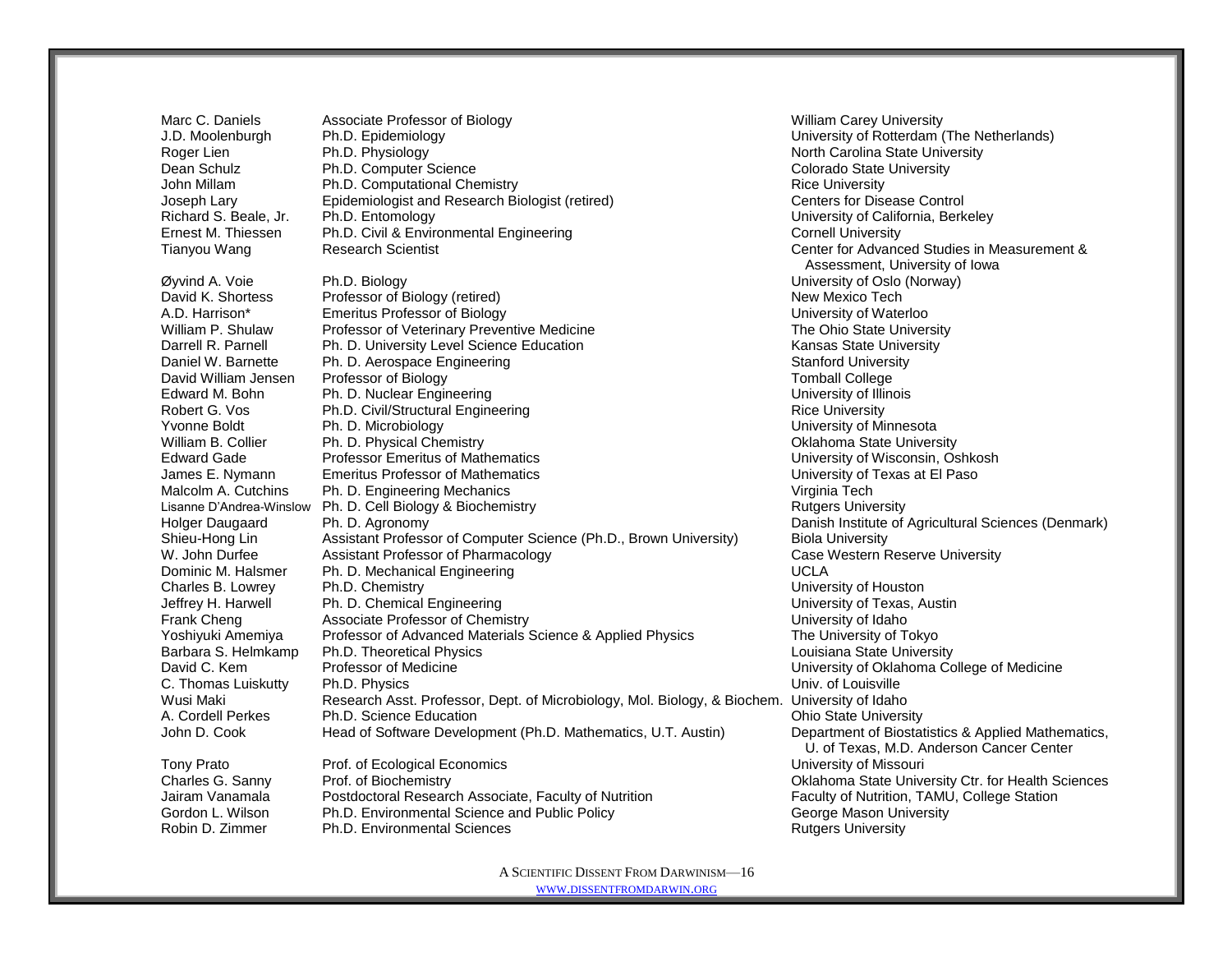Karl Duff Sc.D. Mechanical Engineering Sc.D. Sc.D. Mechanical Engineering Massachusetts Institute of Technology David Jansson Sc.D. Instrumentation and Automatic Control Massachusetts Institute of Technology Alfred G. Ratz Ph.D. Engineering Physics University of Toronto (Canada) Chris Cellucci **Associate Professor of Physics**<br>Cary Maki **Chris College Cary Maki** Director, Ctr. for Advanced Microelectronics and Biomolecular Research University of Idaho Gary Maki Director, Ctr. for Advanced Microelectronics and Biomolecular Research Ronald S. Carson Ph.D. Nuclear Engineering Number 2012 1991 1991 1992 1993 1994 1996 1997 1998 1999 1999 1999 Joseph A. Strada Ph.D. Aeronautical Engineering Naval Postgraduate School Naval Postgraduate School Olaf Karthaus **Associate Professor, Chemistry Chicago Chitose Institute of Science & Technology (Japan)** Arnold Eugene Carden Professor Emeritus of Engineering Science & Mechanics University of Alabama John B. Marshall Professor of Medicine University of Missouri School of Medicine Robert B. Sheldon Ph.D. Physics Chronic Communication College Park B. K. Nelson **Research Toxicologist (retired)** Centers for Disease Control and Prevention Hansik Yoon **Ph.D. Fiber Science** Seoul National University (South Korea) **Ph.D. Fiber Science** Seoul National University (South Korea) David Conover **Ph.D. Health Physics Purdue University** Purdue University Luis Paulo Franco de Barros D.Sc. Mechanical Engineering Pontificia Universidade Católica (Brazil) Richard W. Pooley Professor of Surgery (retired) New York Medical College Arthur Chadwick Ph.D. Molecular Biology University of Miami Adjunct Professor, Wildlife Biology National School Christianus University of Helsinki (Finland) Douglas G. Frank Ph.D. Surface Electrochemistry **Network Constructs** University of Cincinnati James G. Tarrant Ph.D. Organic Chemistry Chemistry Chemical Chemistry Chemistry of Texas, Austin N. Ricky Byrn **Ph.D. Nuclear Engineering Georgia Institute of Technology Georgia Institute of Technology** Jeffrey E. Lander Ph.D. Biomechanics University of Oregon Curtis Hawkins **Asst. Clinical Professor of Dermatology** Case Western Reserve Univ. School of Medicine Mary A. Brown **DVM (Veterinary Medicine) Communisty Communisty Communisty Communisty Communisty Communisty Communisty Communisty Communisty Communisty Communisty Communisty Communisty Communisty Communisty Communisty Com** Thomas H. Marshall Adjunct Professor, Food Agricultural and Biological Engineering Ohio State University Charles H. McGowen Assistant Professor of Medicine Northeastern Ohio Universities College of Medicine Ronald R. Crawford Ed.D. Science Education Ball State University Matti Junnila **DVM, Ph.D. Veterinary Pathology** Dean Svoboda **Ph.D. Electrical Engineering Ph.D.** Electrical Engineering The Ohio State University Ruth C. Miles **Professor of Chemistry Malone College** Malone College Mark J. Lattery **Associate Professor of Physics** Number 2012 12: A Service University of Wisconsin-Oshkosh William McVaugh Associate Professor of Biology **Department of Natural Sciences, Malone College** Jeffrey M. Goff **Associate Professor of Chemistry** Malone College Malone College Jarrod W. Carter **Ph.D. Bioengineering Community Community** Community Community Community Of Washington David B. Medved\* Ph.D. Physics Chronic Communication of Pennsylvania Theodore W. Geier Ph.D. Forrest Hydrology Channel Channel Channel Channel University of Minnesota Christian Heiss **Post-Doctoral Associate** Complex Carbohydrate Res. Ctr., Univ. of Georgia G. Bradley Schaefer Professor of Pediatrics University of Nebraska Medical Center Bruce Simat **Associate Professor of Biology** Northwestern College Northwestern College Teresa Gonske **Assistant Professor of Mathematics** Northwestern College Northwestern College Thomas Mundie **School of Science & Technology Containery Containery** Georgia Gwinnett College Scott S. Kinnes **Professor of Biology Azusa Pacific University Azusa Pacific University Azusa Pacific University** James A. Huggins Chair, Dept. of Biology & Dir., Hammons Center for Scientific Studies Union University Jonathan A. Zderad Assistant Professor of Mathematics Northwestern College Northwestern College Michael R. Egnor Professor and Vice-Chairman, Dept. of Neurological Surgery State University of New York at Stony Brook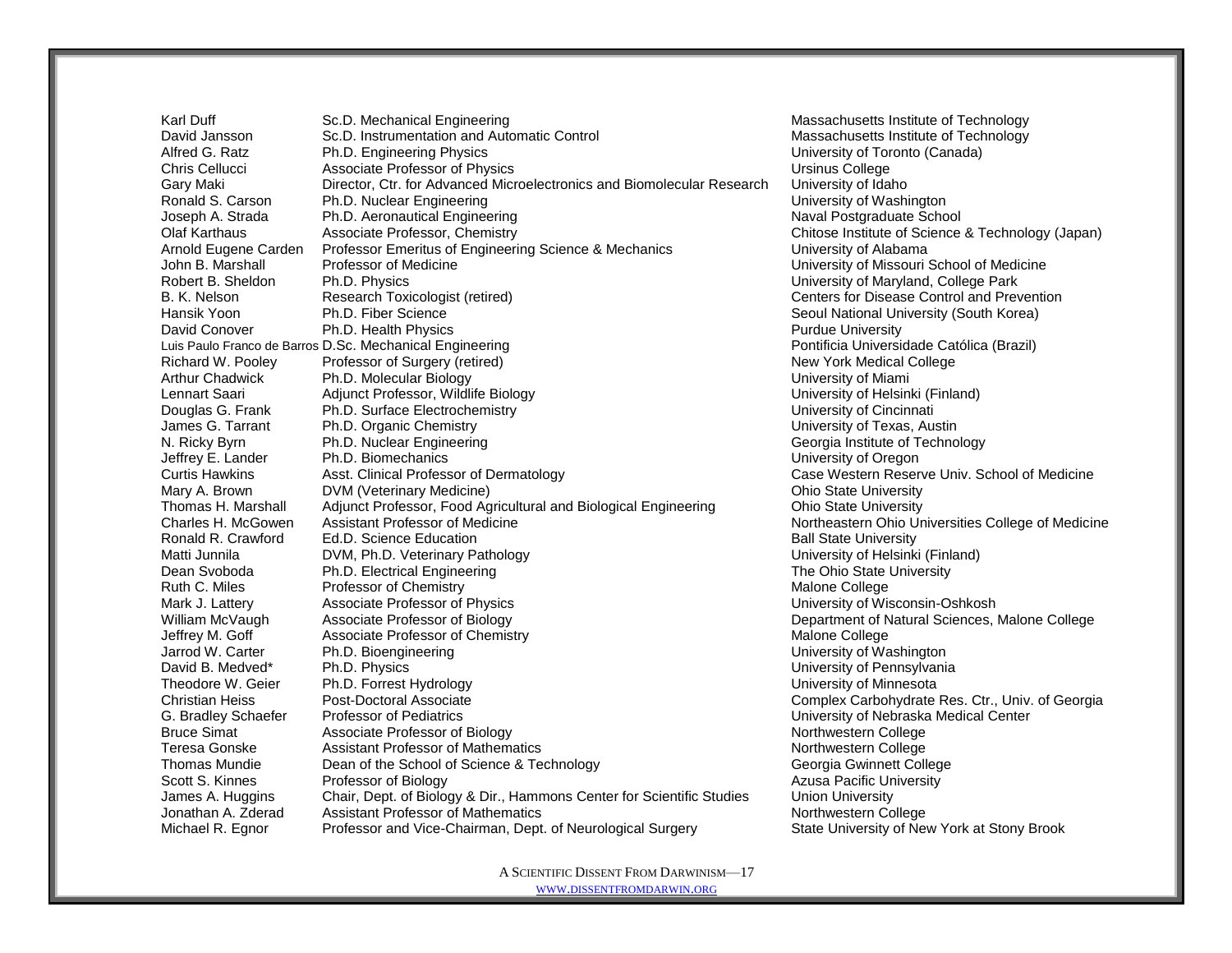I. Caroline Crocker Ph.D. Immunopharmacology Number 2008 10 Number 2012 University of Southampton (UK) Donald J. Hanrahan Ph.D. Electrical Engineering University of Maryland University of Maryland Gintautas Jazbutis Ph.D. Mechanical Engineering Channel Communical Georgia Institute of Technology Paul S. Darby **Ph.D. Organic Chemistry Community** Paul S. Darby University of Georgia Changhyuk An Ph.D. Physics University of Tennessee L. Kirt Martin **Professor of Biology** Lubbock Christian University **Lubbock Christian University** Gerald Schroeder Ph.D. Earth Sciences & Nuclear Physics Massachusetts Institute of Technology Rod Rogers **Ph.D. Agronomy/Plant Breeding Intervention** Intervention Intervention Iowa State University David W. Herrin **Research Assistant Professor in Mechanical Engineering** University of Kentucky Glen Needham Associate Professor of Entomology **The Ohio State University** Clen Needham **The Ohio State University** E. Byron Rogers Professor of Chemistry; Chair, Dept. of Mathematics & Physical Sciences Lubbock Christian University Vladimir L. Voeikov Vice-Chairman, Chair of Bio-organic Chemistry, Faculty of Biology Lomonosov Moscow State University (Russia) Ricardo Leon **Dean of School of Medicine** Autonomous University of Guadalajara (Mexico) Eugene C. Ashby Regents' Professor and Distinguished Professor Emeritus Georgia Institute of Technology JoAnne Larsen **Assistant Professor of Industrial Engineering** Communiculary University of South Florida, Lakeland Douglas Axe Director (Ph.D. Chemical Engineering, California Institute of Technology) Biologic Institute Joel Brind Professor of Biology **Baruch College, City University of New York** Baruch College, City University of New York Olufemi Dokun-Babalola Professor of Ophthalmology and Head of Department of Surgery Bingham University (Nigeria) L. Nathan Tumey Ph.D. Chemistry **Ph.D. Chemistry** Duke University **Duke University** William F. Basener Associate Professor of Mathematics **Rochester Institute of Technology** L. Whit Marks **Emeritus Professor of Physics** Christian Marketter Christian Muniversity of Central Oklahoma Jan Peter Bengtson Associate Professor (M.D., Ph.D. Intensive Care Medicine) University of Gothenburg (Sweden) Perry Mason **Professor of Mathematics and Physical Science Lubbock Christian University** Timothy A. Mixon Assistant Professor of Medicine Texas A&M University Lawrence DeMejo Ph.D. Polymer Science and Engineering University of Massachusetts at Amherst Charles Garner **Professor of Chemistry** Charles Garner Baylor University<br>
Lynne Parker Professor of Computer Science (Ph.D. MIT) **Baylor University** Distributed Intellic Lynne Parker Professor of Computer Science (Ph.D. MIT) Distributed Intelligence Lab, University of Tennessee Ivan M. Lang **Ph.D. Physiology and Biophysics** Temple University **Temple University** David J. Lawrence Ph.D. Physics **Washington University, St. Louis** Washington University, St. Louis John G. Hoey **Ph.D. Molecular and Cellular Biology** Company City University of New York Graduate School Theodore J. Siek Ph.D. Biochemistry **Contained According to the Container State University** Oregon State University John P. Rickert Ph.D. Mathematics **Vanderbilt University** Vanderbilt University Christian M. Loch Ph.D. Biochemistry and Molecular Genetics Christian M. Loch Virginia David W. Rusch Sr. Research Scientist, Laboratory for Atmospheric and Space Physics University of Colorado Charles A. Signorino Ph.D. Organic Chemistry Charles A. Signorino Ph.D. Organic Chemistry Charles Charles Charles Charles Charles Charles Charles Charles Charles Charles Charles Charles Charles Charles Charles Charles Char Luke Randall Ph.D. Molecular Microbiology University of London (UK) Jan Frederic Dudt Associate Professor of Biology Grove City College Grove City College Glenn A. Marsch **Associate Professor of Physics** Grove City College Grove City College Eduardo Sahagun Professor of Botany **Autonomous University of Guadalajara** (Mexico) Mark A. Chambers Ph.D. Virology Chambers Ph.D. Virology Chambers Ph.D. Virology Chambers Ph.D. Virology Chambers Ph.D. Virology Chambers Ph.D. Virology Chambers Ph.D. Virology Chambers Ph.D. Virology Chambers Ph.D. Virolog Gary Hook **Ph.D. Environmental Science Bridge Uniformed Services University of the Health Sciences** Daniel Howell **Ph.D. Biochemistry Ph.D. Biochemistry** Virginia Tech Joel D. Hubbard Associate Professor, Dept. of Lab. Science and Primary Care Texas Tech University Health Sciences Center C. Roger Longbotham Ph.D. Statistics Florida State University Florida State University Hugh L. Henry **Lecturer (Ph.D. Physics, University of Virginia)** Northern Kentucky University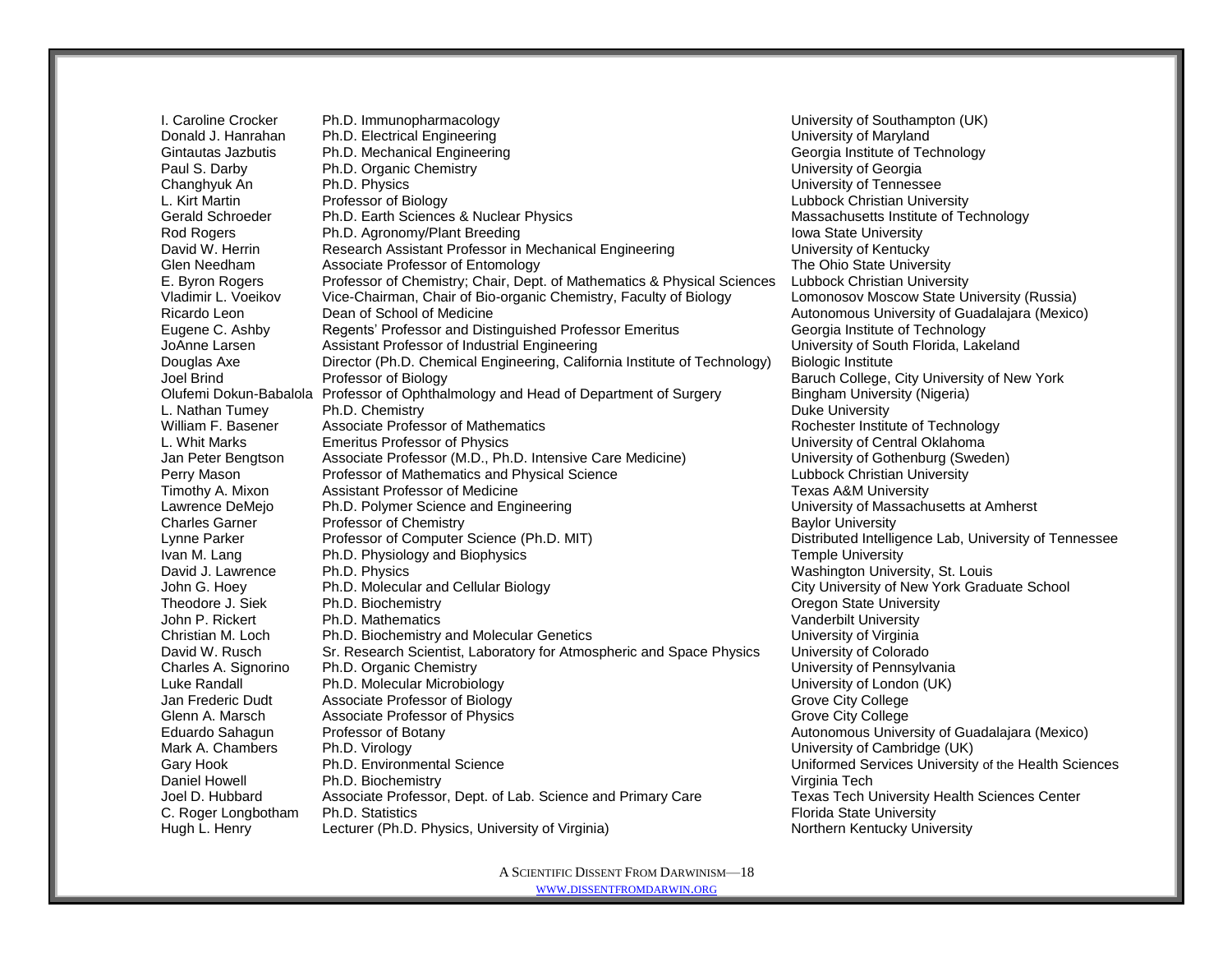Jonathan D. Eisenback Professor of Plant Pathology Dept. of Plant Pathology and Weed Science Virginia Tech Eduardo Arroyo Professor of Forensics (Ph.D. Biology) Complutense University (Spain) Peter Silley Ph.D. Microbial Biochemistry University of Newcastle upon Tyne E. Norbert Smith Ph.D. Zoology<br>Peter C. Iwen Professor of Pathology and Microbiology Network Channel Burkersity of Nebraska Medical Center Peter C. Iwen Professor of Pathology and Microbiology Paul Roschke A.P. and Florence Wiley Professor, Dept. of Civil Engineering Texas A&M University Luman R. Wing **Associate Professor of Biology Azusa Pacific University Azusa Pacific University** Edward F. Blick **Ph.D. Engineering Science Edward F. Blick** University of Oklahoma Wesley M. Taylor Former Chairman of the Division of Primate Medicine & Surgery New England Regional Primate Research Center,

Don England Professor Emeritus of Chemistry **Harding University** Harding University Wayne Linn **Professor Emeritus of Biology** Southern Oregon University **Southern Oregon University** James Gundlach and Associate Professor of Physics<br>
Guillermo Gonzalez Associate Professor of Astronomy and Accordinate and Accordinate University Guillermo Gonzalez Associate Professor of Astronomy Tim Droubay Ph.D. Physics University of Wisconsin-Milwaukee Gregory D. Bossart Director and Head of Pathology **Harbor Branch Oceanographic Institution** Barry Homer **Ph.D. Mathematics** Southampton University (UK) Jiøí Vácha Professor Emeritus of Pathological Physiology Institute of Pathophysiology, Masaryk University

Richard J. Neves Professor of Fisheries, Dept. of Fisheries and Wildlife Sciences Virginia Tech<br>David Deming Passociate Professor of Geosciences David Deming **Associate Professor of Geosciences** Gregory A. Ator **Associate Professor, Department of Otolaryngology The Channel Content Content Center** Contenter Erkki Jokisalo Ph.D. Social Pharmacy University of Kuopio (Finland) John S. Roden **Associate Professor of Biology** Southern Oregon University Communication Communication Communication Donald W. Russell Adjunct Assistant Clinical Professor Communical Professor University of North Carolina School of Medicine Neil Armitage **Associate Professor of Civil Engineering** Version Metal Christens and Countersity of Cape Town (South Africa) Geoff Barnard Senior Research Scientist, Department of Veterinary Medicine University of Cambridge (UK) Richard Hassing Ph.D. Theoretical Physics Cornell University Cornell University Olivia Torres **Professor-Researcher (Human Genetics)** Autonomous University of Guadalajara (Mexico) Donald A. Kangas Professor of Biology **Network Constructs and Constructs** Truman State University Alvin Masarira Senior Lecturer for Structural Engineering and Mechanics University of Cape Town (South Africa)<br>George A. Ekama Professor, Water Quality Engineering, Dept of Civil Engineering University of Cape Town (South George A. Ekama Professor, Water Quality Engineering, Dept of Civil Engineering Alistair Donald Ph.D. Environmental Science/Quaternary or Pleistocene Palynology University of Wales (UK) Thomas C. Majerus PharmD; FCCP CONSERVITY OF CONSERVITY OF MINNESS University of Minnesota Ferenc Farkas Ph.D. Applied Chemical Sciences Technical Sciences Technical University of Budapest (Hungary) Scott A. Chambers Affiliate Professor of Chemistry and Materials Science & Engineering University of Washington Cris Eberle **Ph.D. Nuclear Engineering Purdue University** Purdue University Dennis M. Sullivan Professor of Biology and Bioethics Christian Cedarville University Rodney M. Rutland Department Head & Associate Professor of Kinesiology **Anderson University** Alastair M. Noble Ph.D. Chemistry University of Glasgow (Scotland) Robert D. Orr **Professor of Family Medicine** University of Vermont College of Medicine Laverne Miller Clinical Associate Professor of Family Medicine Medical College of Ohio Laura Burke Former Associate Professor of Industrial Engineering Lehigh University Terry W. Spencer Former Chair, Department of Geology & Geophysics Texas A&M University Bert Massie **Example 20 Ph.D. Physics Ph.D. Physics Ph.D. Physics University of California, Los Angeles** 

Harvard Medical School (Czech Republic)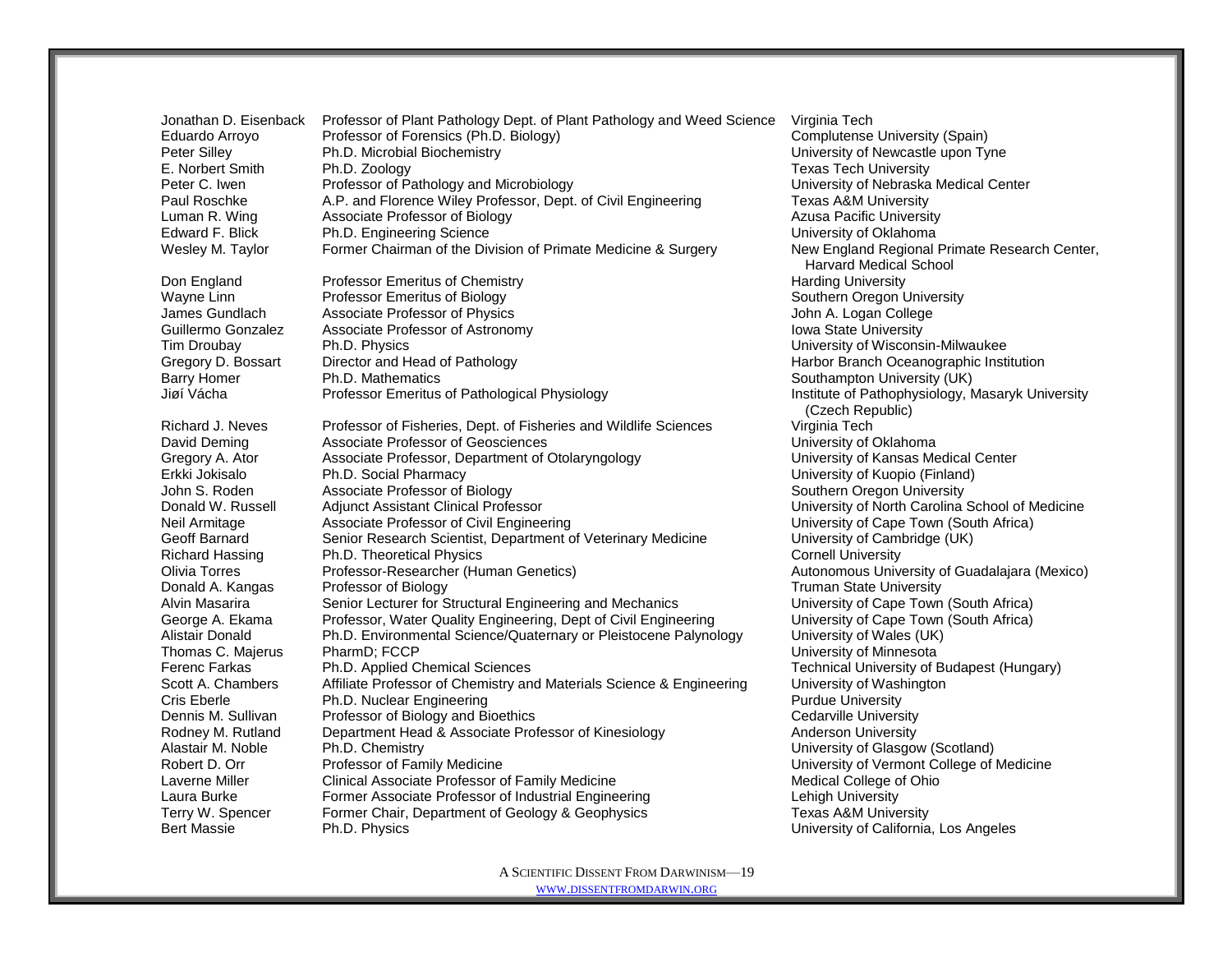Mark C. Porter Ph.D. Chemical Engineering Massachusetts Institute of Technology S. Thomas Abraham Assistant Professor of Pharmacology & Toxicology Campbell University School of Pharmacy John L. Hoffer **Professor of Engineering**; Texas A&M University College of Engineering; (also) Professor of Anesthesiology Texas A&M Univ. Syst. Health Science Center Herman Branover **Professor of Mechanical Engineering** Ben-Gurion University (Israel) Martin Krause **Research Scientist (Astronomy)** Martin Krause University of Cambridge (UK) James G. Bentsen Ph.D. Chemistry Chamber 2001 12:30 and 2008 12:30 Massachusetts Institute of Technology Charles N. Delzell Professor of Mathematics (Ph.D. Stanford) Louisiana State University Curtis Hrischuk Ph.D. Electrical Engineering Carleton Carleton University (Canada) Guang-Hong Chen Assistant Professor of Medical Physics & Radiology Cuang-Hong University of Wisconsin-Madison Doug Hufstedler **Ph.D. Animal Nutrition Ph.D. Animal Nutrition Ph.D. Animal Nutrition Texas A&M University** Justin Long **Ph.D.** Chemical Engineering **Iowa State University** Iowa State University James E. Rankin Ph.D. General Relativity (Interval and The Meshiva University (Israel)<br>
Donald F. Smee Research Professor (Microbiology) Contract Contract University (Israel) Research Professor (Microbiology) Network Channel Burge Research Professor (Microbiology) Colin R. Reeves Professor of Operational Research (Ph.D. Evolutionary Algorithms) Coventry University (UK) Eugene K. Balon University Professor Emeritus, Department of Integrative Biology University of Guelph (Canada) William F. Smith Ph.D. in Molecular & Cellular Biology **McGill University** McGill University William A. Eckert III Ph.D. in Cell & Molecular Physiology **No. 1998** University of North Carolina, Chapel Hill Hannes Fischer Ph.D. in Molecular Biology North Communication Christian University of Pennsylvania Ronald D. DeGroat Ph.D. Electrical Engineering Channel Controller Controller Colorado at Boulder John R. Fritch Ph.D. in Chemistry University of California Berkeley Emilio Cervantes Ph.D. in Molecular Biology **Network Contract Contract Contract Contract Contract Contract Contract Contract Contract Contract Contract Contract Contract Contract Contract Contract Contract Contract Contrac** Charles A. Rodenberger Ph.D. in Aerospace Engineering University of Texas at Austin William Murphy Ph.D. in Chemistry Columbia University Columbia University Valdemar W. Setzer Ph.D. in Applied Mathematics University of São Paulo, Brazil Brandon van der Ventel Ph.D. in Theoretical Nuclear Physics Stellenbosch University Stellenbosch University Eric Montgomery **Ph.D.** in Physics **No. 2018 Physics** Stellenbosch University Neil Steiner **Ph.D.** in Electrical Engineering Virginia Tech Virginia Tech Jeffery R. Layne **Ph.D.** in Electrical Engineering The Ohio State University **The Ohio State University** Ferenc Tóth **Ph.D. in Agricultural Sciences** Szent István University, Gödöllő, Hungary Szent István University, Gödöllő, Hungary Christian A. Widener Ph.D. Mechanical Engineering Number 2012 1991 Wichita State University Timothy H. Heil Ph.D. in Computer Engineering University of Wisconsin, Madison Fred B. Maas **Ph.D.** in Agronomy **Purdue University** Purdue University Mike Viccary Ph.D. in Sold State Chemistry University of Bradford Michael N. Keas Professor of History and Philosophy of Science The The College at Southwestern Gérald Pech Ph.D. in Satellite Communications & Networking Supaero (Higher Inst. of Space and Aeronautics), Marco Fasoli **Ph.D.** in Biochemistry **Network Cambridge (UK)** University of Cambridge (UK) Chrystal L. Ho Pao Assistant Professor of Biology (Ph.D. Molecular Genetics, Harvard U.) Trinity International University Donald E. Johnson Ph.D. Computer & Information Sciences Computer States Consumersity of Minnesota Also: Ph.D. Chemistry **Michigan State University** Michigan State University James Campbell Ph.D in Physics Virginia Polytechnic Institute and State University Alex Chediak **Professor of Engineering and Physics Network California Baptist University** 

France J. Richard Kiper Ph.D. in Computing Technology in Education Graduate School of Computer and Information Sciences, Nova Southeastern University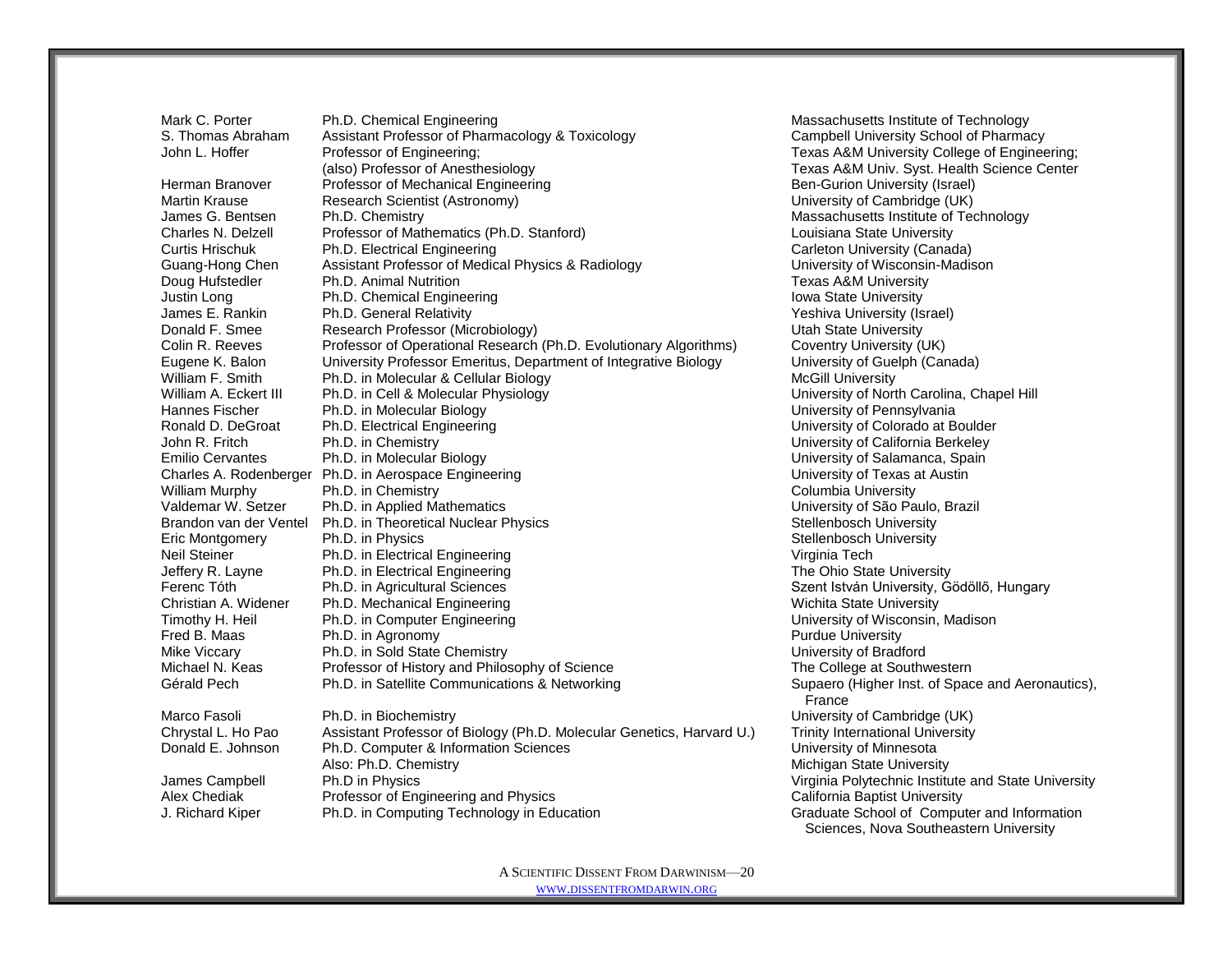Steve Overell **Ph.D.** in Solid State Physics **Edinburgh University** Edinburgh University Zoltán Süttő **M.D., Ph.D. in Medicine, Dept. of Pulmonology** Semmelweis University Budapest, Hungary Kristian M. Arason Ph.D. in Medicinal Chemistry **Channel Chemistry China Chemistry** Ohio State University Robert Beckett **Ph.D.** in Animal Genetics **Chinage Community** Ohio State University Kirk Cameron **Ph.D.** in Statistics **Network Cameron** Stanford University William E. Solomons Ph.D. Medicinal Chemistry The University of Mississippi School of Pharmacy Everett T. Solomons Ph.D. Medicinal Chemistry The University of Mississippi School of Pharmacy James N. Cummins Emeritus Professor of Pomology<br>
Chad Dechow Chasistant Professor of Dairy Genetics<br>
Chad Dechow Chang Assistant Professor of Dairy Genetics Chad Dechow **Assistant Professor of Dairy Genetics** Chad Dechow Penn State University<br>Dale A. Dickinson **Assistant Professor & Graduate Program Director**, School of Public Health University of Alabama Birmingham Dale A. Dickinson Assistant Professor & Graduate Program Director, School of Public Health Gerald C. Van Dyke Professor of Botany & Plant Pathology North Carolina State University Paul N. Dunlap Ph.D. in Chemical Engineering California Institute of Technology Yupeng (David) He Ph.D. in Microbiology<br>
Matthew Harvey Jones Ph.D. in Mechanical and Aeronautical Engineering The Contest Muniversity of California, Davis Ph.D. in Mechanical and Aeronautical Engineering Donald Linn **Ph.D.** in Chemistry **Ph.D.** in Chemistry Chemistry Chemistry Chemistry of Georgia<br>
Donald Linn **Ph.D.** in Materials Engineering **Ph.D.** in Materials Engineering **Ph.D.** in Materials Engineering **Ph.D.** in Mate Ph.D. in Materials Engineering MIT Doug Peters **Ph.D.** in Electrical Engineering **Ph.D.** in Electrical Engineering **Phenomenon** Ph.D. in Electrical Engineering Terry L. Rathman Ph.D. in Organic Chemistry Virginia Tech Virginia Tech Philip C. Sekar Ph.D. in Medical Chemistry Changes and Chemistry Chemistry Chemistry Chemistry Philip Philip Delhi Evgeny Selensky Ph.D. in Physics and Mathematics **Moscow State University** Moscow State University Craig Thomas **Ph.D.** in Animal Science **Network** Craig Thomas **University of Florida** Ron Voss **Ph.D.** in Chemistry **Ph.D.** in Chemistry **Ph.D.** in Chemistry **Ph.D.** in Chemistry **Example 2018** Wesley Brewer **Ph.D.** in Computational Engineering Mississippi State University Keith Diaz **Ph.D.** in Integrative Exercise Physiology **Temple University** Temple University Clifford Hull, Jr. **Ph.D.** in Analytical and Biological Chemistry **Network Channel Clifford Hull**, Jr. **Ph.D.** in Analytical and Biological Chemistry **Network Clifford Carolina** Luis Santamaria Professor of Histology, Dept. of Anatomy, Histology, and Neuroscience Autonomous University of Madrid David Tong Ph.D. in Experimental Atomic, Molecular, and Optical Physics University of Connecticut Amaro Carvalho Camilo Ph.D. in Cellular and Structural Biology New York Controllery Numbersity of Vicosa David (Dale) Gottlieb Ph.D. in Philosophy – Mathematical Logic entity of the Standeis University<br>
Dena-Kuana Hwang Ph.D. in Electrical Engineering but also be a stational Tsing-Hua Jeng-Kuang Hwang Ph.D. in Electrical Engineering entity and the Mational Tsing-Hua University<br>
Ph.D. in Electrical and Computer Engineering Computer Suppose the University of California. San Di Ph.D. in Electrical and Computer Engineering The Computer Engineering University of California, San Diego Ming-blu Leung Ph.D. in Civil Engineering Number 2012 10:30 Number 2013 10:40 University of Illinois Pekka Maattanen Ph.D. in Biochemistry McGill University (Canada) and McGill University (Canada) Gerald K. McEwen Ph.D. in Chemistry **Iowa State University** Iowa State University Suzanne Phillips Chair of Biology Department Southwestern Adventist University Chair Chair of Biology Department Wei H. Ruan **Professor of Mathematics** Purdue University, Calumet Purdue University, Calumet Terry Strout Ph.D. in Chemical Engineering University of Maine Paolo Cioni Contract Professor, Psychology, Faculty of Medicine University of Pisa and Florence George A. Damoff Ph.D. in Forestry Stephen F. Austin State University Stephen F. Austin State University Charles W. Slack Ph.D. in Psychology<br>
Stefano Brillanti Associate Professor of Gastroenterology Charles Charles Chiversity of Bologna Stefano Brillanti Associate Professor of Gastroenterology Ryan F. Estevez Assistant Professor, Dept. of Psychiatry and Neurosciences University of South Florida College of Medicine Monty Craig Johnson Ph.D. in Microbiology **Southern Illinois University** Southern Illinois University<br>
William Soo Hoo Ph.D. in Biochemistry **Southern Illinois Champ** Ph.D. in Biochemistry **Network** Champaign-Urbana **Champaign-Urbana** University of Illinois, Champaign-Urbana David L. MacQuarrie Ph.D. in Evaluation, Measurement and Research Western Michigan University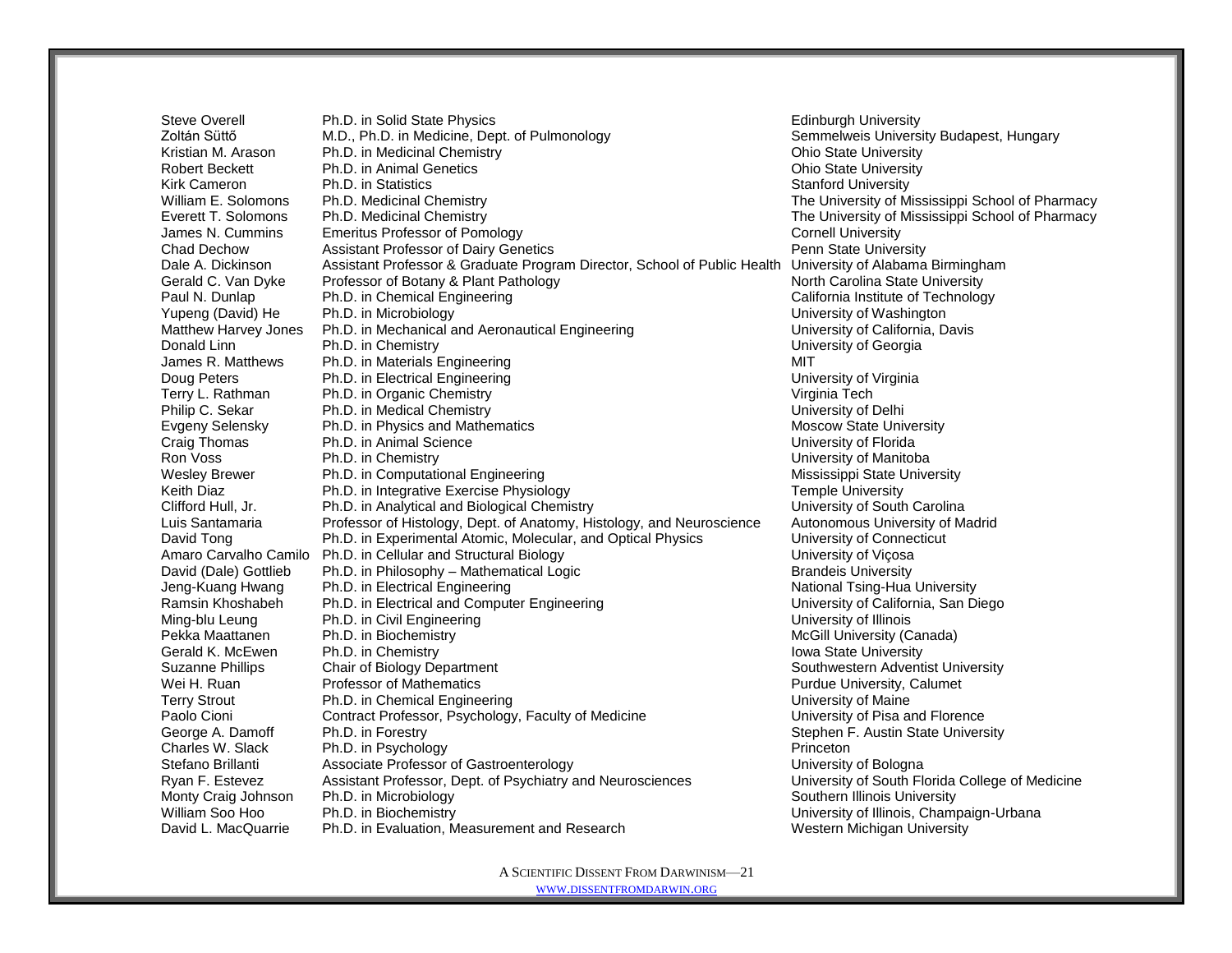Mustafa McPherson Ph.D. in Agronomy **Mississippi State University** Mississippi State University Michael Barfield Research Fellow, Dept. of Surgery Number 2012 19:30 Duke University Medical Center Lucija Tomljenovic Ph.D. in Biochemistry **Material Cooking the Cook University (Australia)** James Cook University (Australia) David W. Chester Ph.D. in Biochemistry<br>David W. Chester Ph.D. in Biochemistry Chester Physics. 1983-2006 Connecticut Universidad Autónoma de Madrid C Julio A. Gonzalo Professor of Solid State Physics, 1983-2006 John G. Leslie **Ph.D. Experimental Pathology Communisty Communisty Communisty of Utah** Hamza Saouli **Ph.D. Computer Science** Computer Science Computer Science Computer Science Computer Science Computer Science Computer Science Computer Science Computer Science Computer Science Computer Science Computer Scien Peter-Brian Andersson DPhil Experimental Pathology Communication Control Control Oxford University (UK) Mark Tabladillo **Ph.D. Industrial and Systems Engineering** Computer Controllering Georgia Institute of Technology Jean-Michel Olivereau Professor of Neurosciences (retired) University of Paris-Descartes Timothy P. Gilmour Ph.D. Electrical Engineering Pennsylvania State University Mark Liebe **Ph.D. Water Resources Engineering**<br>
Edward Schmeichel Emeritus Professor of Mathematics **Interpretent Control of State University**<br>
San Jose State Unive Emeritus Professor of Mathematics San Jose State University San Jose State University James Hodge Ph.D. Chemistry Pennsylvania State University Ernst Lutz Ph.D. in Agricultural and Resource Economics University of California, Berkley Istvan Fodor Ph.D. in Molecular Biology USSR Academy of Sciences (USSR) Kelson Mota T. Oliveira Associate Professor, Physical Chemistry Wallett Chemistry Universidade Federal do Amazonas (Brazil) Rob Redfield Professor, Dept. of Engineering Mechanics US Air Force Academy Brian E. Hunt **Associate Professor, Applied Health Science** Manusch Meaton College David Rolf **Ph.D.** in Bioorganic Chemistry **Ph.D.** in Bioorganic Chemistry **Ph.D.** in Bioorganic Chemistry **Ph.D.** in Bioorganic Chemistry **Ph.D.** in Bioorganic Chemistry **Ph.D.** in Bioorganic Chemistry **Ph.D.** is a struct Wayne Rossiter **Mate Assistant Professor of Biology** Waynesburg University Waynesburg University<br>
Ralph A Henderson Jr. Professor Emeritus, Department of Clinical Sciences **Mate Auxiliary College of Veterinary Medicine** Ralph A Henderson Jr. Professor Emeritus, Department of Clinical Sciences Carlos Alberto Mourão Jr Chief of Physiology Department Vertain Alberto Carlos Alberto Mourão Jr Chief of Physiology Department Moses Noh **Ph.D.** in Mechanical Engineering Communical Georgia Institute of Technology Allan L. Bleecker **Ph.D. Biology Rutgers University Rutgers University** John Rokos Ph.D. Biochemistry University of London Dave B. Tribble Professor of Physics (retired) Dave B. Tribble Loyola University of Chicago Edgar P. Moraes Professor of Chemistry **Federal University of Rio Grande do Norte (Brazil)** Federal University of Rio Grande do Norte (Brazil) James P. O'Halloran Ph.D. Psychology University of California, Irvine Izak J van der Walt Professor, Philosophy of Science and Technology North West University (South Africa) Rex A. Parker **Ph.D. Biochemistry Indiana University** Indiana University Richard Webb Ph.D. Physics **Ph.D. Physics** Washington State University Robert W. West, Jr. Emeritus Professor, Department of Biochemistry and Molecular Biology SUNY Upstate Medical University Matthew Weeks Ph.D. Materials Science and Engineering University of California, Irvine Timothy D. Blackburn Ph.D. Systems Engineering The George Washington University Teemu Langsjo M.D., Ph.D. Anatomy University of Eastern Finland Peter Knibbe Ph.D. Experimental Physics **Ph.D. Experimental Physics** Company Physics University of Pennsylvania Sebastian Michael Ph.D in Anthropology University of Bombay John Thatcher Ph.D. Mathematics (Theoretical Astrophysics) University of Sydney John Rousseau Ph.D. Physics **Community** Community Community Community Community Community Community Community Community Community Community Community Community Community Community Community Community Community Community Co Alberto Vigato **Ph.D.** Information Engineering **Network Constructs** University of Padua, Italy Kjell J. Tveter Professor of Urology (retired) University of Oslo Rodrigo M. Pontes Professor of Chemistry The State University of Maringa (Brazil) George-Adrian Lungu Ph.D. Physics Chronic Communication Control of Bucharest Chronic Chronic Chronic Chronic Chronic Chronic Chronic Chronic Chronic Chronic Chronic Chronic Chronic Chronic Chronic Chronic Chronic Chronic C Kirk Durston **Ph.D. Biophysics Ph.D. Biophysics Example 2018** 2019 12:30 Million Philosophysics **University of Guelph**